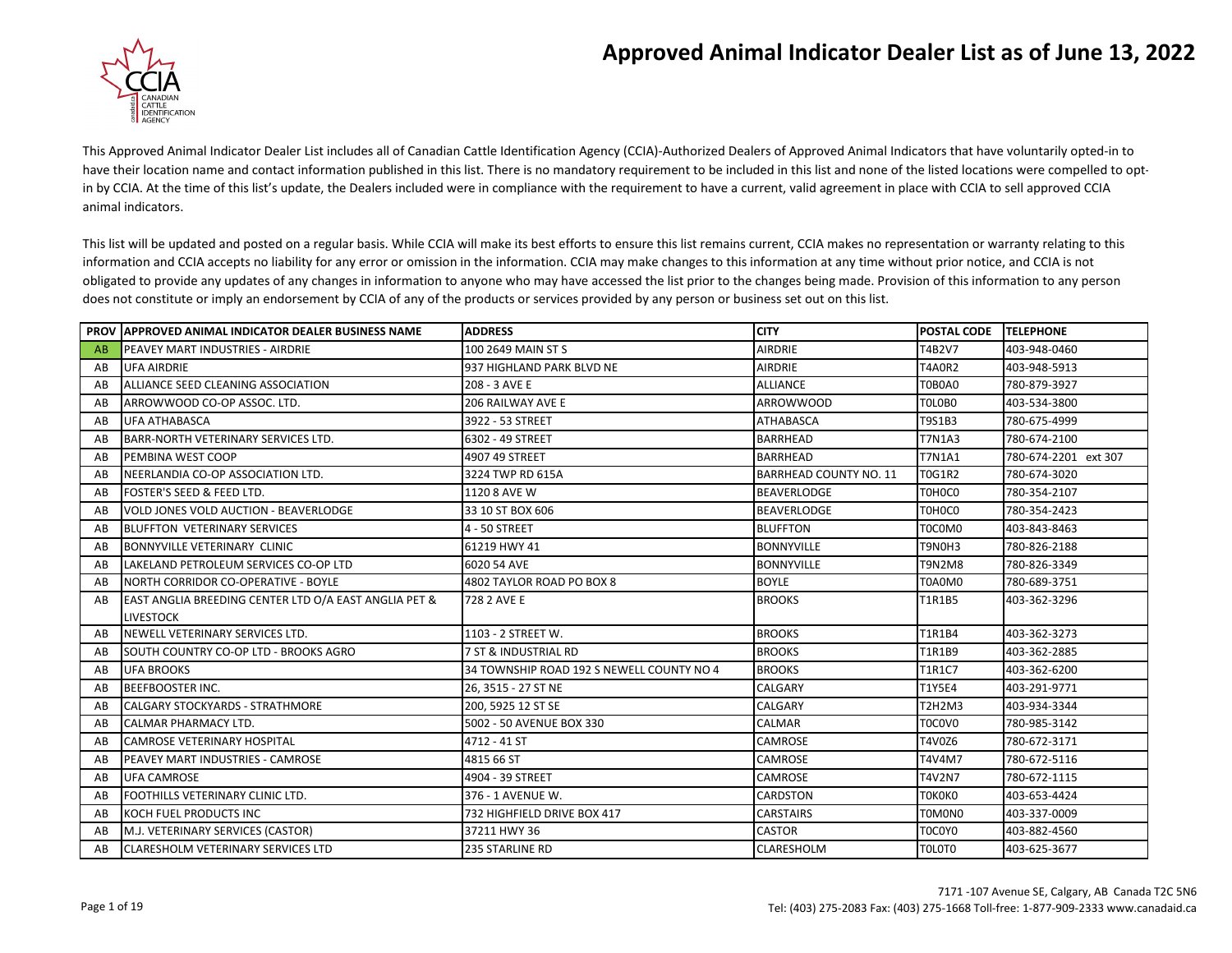

|    | PROV APPROVED ANIMAL INDICATOR DEALER BUSINESS NAME    | <b>ADDRESS</b>               | <b>CITY</b>              | POSTAL CODE TELEPHONE |                      |
|----|--------------------------------------------------------|------------------------------|--------------------------|-----------------------|----------------------|
| AB | UFA CLARESHOLM                                         | 4425 - 5 STREET E            | CLARESHOLM               | <b>TOLOTO</b>         | 403-625-3337         |
| AB | NORTH CENTRAL LIVESTOCK EXCHANGE INC                   | 60020 RR 253                 | <b>CLYDE</b>             | T0G0P0                | 780-348-5893         |
| AB | <b>NORTH FORTY FEED &amp; FARM SUPPLY</b>              | 116 RAILWAY ST E             | <b>COCHRANE</b>          | T4C2C3                | 403-932-5113         |
| AB | D C FEEDS                                              | <b>BOX 399</b>               | CONSORT                  | T0C1B0                | 403-577-2396         |
| AB | <b>NIFTY TAG SALES</b>                                 | 35070 RNG RD 74 BOX 283      | CONSORT                  | <b>TOC1B0</b>         | 403-575-0187         |
| AB | RANGELAND VETERINARY CLINIC                            | 5001 44 ST                   | <b>CONSORT</b>           | <b>TOC1B0</b>         | 403-577-3509         |
| AB | <b>UFA CONSORT</b>                                     | 4618 48 A AVE                | <b>CONSORT</b>           | <b>TOC1B0</b>         | 403-577-3535         |
| AB | WESTVIEW CO-OPERATIVE ASSOCIATION LTD - CONSORT        | 1 - 4806 48 ST               | <b>CONSORT</b>           | <b>TOC1B0</b>         | 403-577-2802         |
| AB | RAMSAY'S STOCKMAN CENTER                               | 4510 VICTORIA AVENUE BOX 445 | CORONATION               | <b>TOC1CO</b>         | 403-578-2697         |
| AB | PINCHER CREEK - COWLEY CO-OPERATIVE                    | 420 3 AVE                    | <b>COWLEY</b>            | T0K0P0                | 403-628-3763         |
| AB | SOUTH COUNTRY CO-OP LTD - CYPRESS COUNTY AGRO          | 12002 RANGE ROAD 60A         | <b>CYPRESS COUNTY</b>    | T1A4X5                | 403-528-6609 ext 1   |
| AB | NEUDALE VET SERVICES LTD                               | 12 CENTER ST                 | <b>DEWBERRY</b>          | <b>T0B1G0</b>         | 780-847-4071         |
| AB | CR FEED & RANCH SUPPLY LTD                             | 4916 56 ST                   | <b>DRAYTON VALLEY</b>    | T7A1J9                | 780-514-7391         |
| AB | UFA DRAYTON VALLEY FARM SUPPLY                         | 3214 63 STREET               | <b>DRAYTON VALLEY</b>    | <b>T7A1S4</b>         | 780-621-0313         |
| AB | <b>VALLEY VETERINARY CLINIC - DRUMHELLER</b>           | 1141 S RAILWAY AVE           | <b>DRUMHELLER</b>        | T0J0Y6                | 403-823-5400         |
| AB | WESTVIEW CO-OPERATIVE ASSOCIATION LTD - DRUMHELLER     | 555 HWY 10 E                 | <b>DRUMHELLER</b>        | <b>TOJOYO</b>         | 403-823-5555 ext 233 |
| AB | CENTRAL ALBERTA CO-OP - ECKVILLE                       | 4828 - 50 AVE BOX 30         | <b>ECKVILLE</b>          | T0M0X0                | 403-746-2011         |
| AB | EDGERTON AND DISTRICT SEED CLEANING CO-OP LTD.         | 5037 48 AVENUE PO BOX 36     | <b>EDGERTON</b>          | <b>T0B1K0</b>         | 780-755-3745         |
| AB | PEAVEY MART INDUSTRIES - EDMONTON                      | 12610 ST ALBERT TRAIL NW     | <b>EDMONTON</b>          | <b>T5L4S5</b>         | 780-455-3273         |
| AB | STOCKYARDS VETERINARY SERVICES LTD. - EDMONTON         | 12815 - 58 STREET            | <b>EDMONTON</b>          | T5A4X1                | 780-475-0075         |
| AB | EDSON VETERINARY CLINIC                                | 4403 - 2 AVE                 | <b>EDSON</b>             | T7E1C1                | 780-723-3354         |
| AB | <b>UFA FAIRVIEW</b>                                    | 11804 - 101 AVENUE BOX 79    | <b>FAIRVIEW</b>          | <b>TOH1LO</b>         | 780-835-2288         |
| AB | <b>UFA FALHER</b>                                      | 922 MAIN STREET              | <b>FALHER</b>            | <b>T0H1M0</b>         | 780-837-2258         |
| AB | WETASKIWIN COOP - FALUN                                | <b>BOX 91</b>                | <b>FALUN</b>             | <b>TOC1H0</b>         | 780-352-3548         |
| AB | FORT MACLEOD VETERINARY CLINIC LTD                     | 609 - 12 STREET              | <b>FORT MACLEOD</b>      | TOLOZO                | 403-553-4887         |
| AB | SOUTHERN ALBERTA LIVESTOCK EXCHANGE - FORT MACLEOD     | 813 14 ST                    | <b>FORT MACLEOD</b>      | TOLOZO                | 403-553-3315         |
| AB | UFA FORT SASKATCHEWAN                                  | 11111 - 86 AVENUE            | <b>FORT SASKATCHEWAN</b> | T8L3W6                | 780-998-3437         |
| AB | KEDDIES TACK & WESTERN WEAR                            | 9808 - 132 AVENUE            | <b>GRANDE PRAIRIE</b>    | T8V4J6                | 780-532-4888         |
| AB | PEAVEY MART INDUSTRIES - GRANDE PRAIRIE                | 9902 - 120 STREET            | <b>GRANDE PRAIRIE</b>    | <b>T8W0C7</b>         | 780-532-1712         |
| AB | UFA GRANDE PRAIRIE                                     | 15602 - 101 STREET           | <b>GRANDE PRAIRIE</b>    | T8V0P2                | 780-532-1281         |
| AB | UFA GRIMSHAW                                           | 5303 - 57 AVENUE BOX 289     | <b>GRIMSHAW</b>          | T0H1W0                | 780-332-4633         |
| AB | <b>UFA HANNA</b>                                       | 601 1 AVE W                  | <b>HANNA</b>             | T0J1P0                | 403-854-4441         |
| AB | WESTVIEW CO-OPERATIVE ASSOCIATION LTD - HANNA BUILDING | 408 5 ST E                   | <b>HANNA</b>             | <b>T0J1P0</b>         | 403-854-2802         |
|    | <b>SUPPLIES</b>                                        |                              |                          |                       |                      |
| AB | HIGH PRAIRIE VETERINARY SERVICES                       | 4128 53 AVE                  | <b>HIGH PRAIRIE</b>      | <b>T0G1E0</b>         | 780-523-3826         |
| AB | PEAVEY MART INDUSTRIES - HIGH PRAIRIE                  | 3813 51 AVE                  | <b>HIGH PRAIRIE</b>      | <b>T0G1E0</b>         | 780-523-2820         |
| AB | PEAVEY MART INDUSTRIES - HIGH RIVER                    | 1500P 12 AVE SE              | <b>HIGH RIVER</b>        | T1V2B1                | 403-652-7956         |
| AB | UFA HIGH RIVER                                         | 2006 - 10 AVENUE SE          | <b>HIGH RIVER</b>        | T1V1M7                | 403-652-2733         |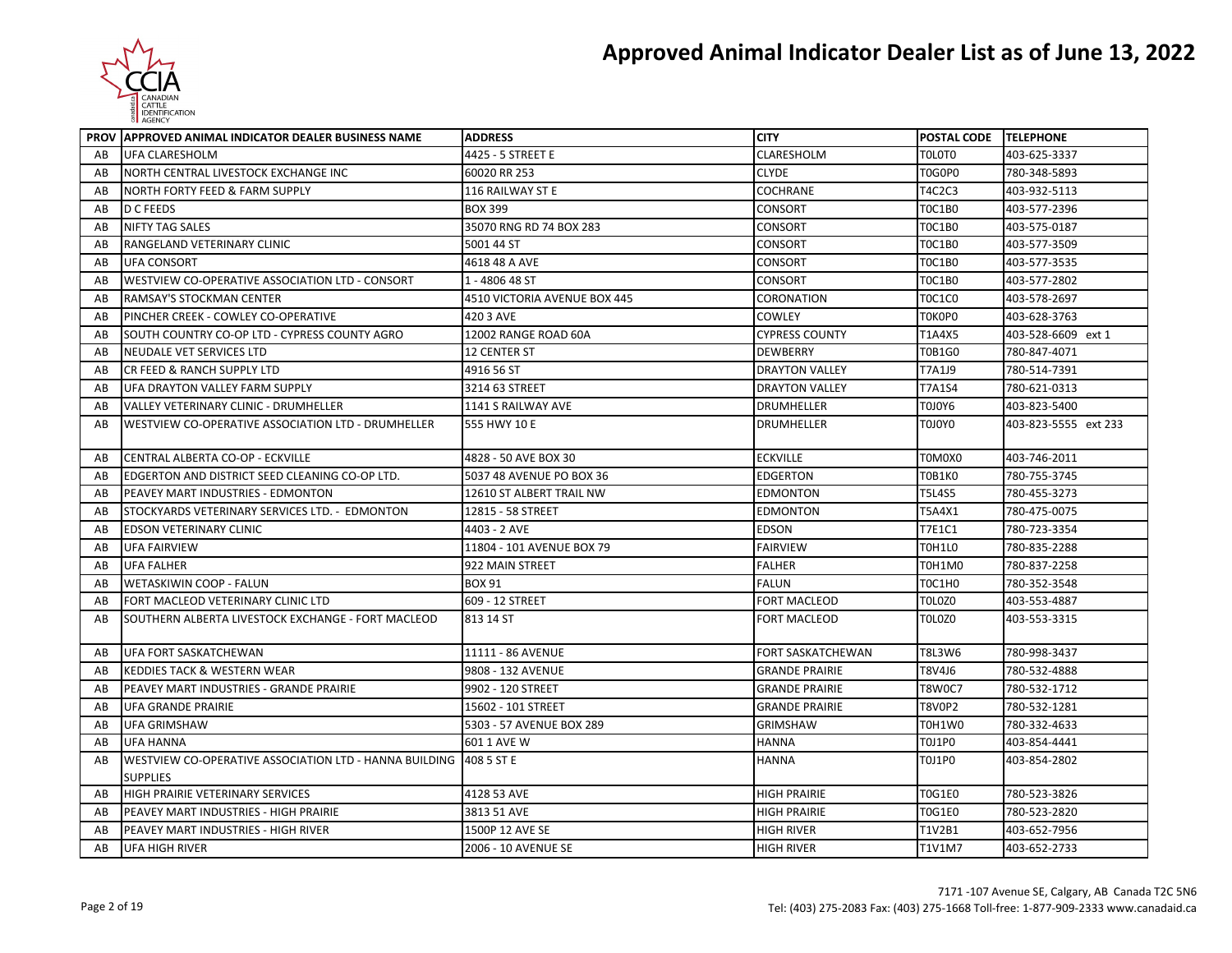

|    | PROV APPROVED ANIMAL INDICATOR DEALER BUSINESS NAME   | <b>ADDRESS</b>            | <b>CITY</b>              | POSTAL CODE TELEPHONE |              |
|----|-------------------------------------------------------|---------------------------|--------------------------|-----------------------|--------------|
| AB | CENTRAL ALBERTA CO-OP - INNISFAIL AGRO                | 5008 44 AVE               | <b>INNISFAIL</b>         | T4G1P7                | 403-227-4999 |
| AB | <b>INNISFAIL AUCTION MART</b>                         | 4504 42 ST                | <b>INNISFAIL</b>         | T4G1P6                | 403-227-3166 |
| AB | INNISFAIL VETERINARY SERVICES                         | 5239 - 50 STREET          | <b>INNISFAIL</b>         | T4G1S1                | 403-227-3535 |
| AB | <b>IRMA CO-OP</b>                                     | 5005 50 ST                | IRMA                     | T0B2H0                | 780-754-3654 |
| AB | <b>IRMA LUMBER</b>                                    | PO BOX 128                | <b>IRMA</b>              | T0B2H0                | 780-754-3642 |
| AB | KILLAM FEED & FARM SUPPLY                             | 5106 57 ST                | KILLAM                   | TOB2LO                | 780-385-3846 |
| AB | <b>UFA LA CRETE</b>                                   | 9801 100 STREET           | LA CRETE                 | T0H2H0                | 780-928-3088 |
| AB | HORIZON FEED AND FARM SUPPLY LTD                      | 10202 99 ST               | LA CRÊTE                 | T0H2H0                | 780-928-4444 |
| AB | LAKELAND ANIMAL CARE GROUP                            | 30 NIPEWON RD PO BOX 2129 | LAC LA BICHE             | <b>T0A2C0</b>         | 780-623-8387 |
| AB | PEAVEY MART INDUSTRIES - LACOMBE 093                  | 5230 45 ST                | LACOMBE                  | T4L2A1                | 403-782-5657 |
| AB | <b>GULL LAKE VETERINARY SERVICES LTD</b>              | 421012 HWY 792            | LACOMBE COUNTY           | T4L2N3                | 403-782-0354 |
| AB | LEDUC CO-OP LTD                                       | 5403 - 50 ST              | LEDUC                    | T9E6Z7                | 780-986-3000 |
| AB | LEDUC VETERINARY HOSPITAL LTD.                        | 5710 - 47 STREET          | LEDUC                    | T9E6Z9                | 780-986-3269 |
| AB | PEAVEY MART INDUSTRIES - LEDUC                        | 5301 DISCOVERY WAY        | LEDUC                    | <b>T9E8N4</b>         | 780-980-1800 |
| AB | UFA LEDUC                                             | 6505 - 45 STREET          | LEDUC                    | T9E7E1                | 780-986-4554 |
| AB | <b>BALOG AUCTION SERVICES INC.</b>                    | 102 SCHNEIDER ST          | LETHBRIDGE               | T1J3Z6                | 403-320-1980 |
| AB | PEAVEY MART INDUSTRIES - LETHBRIDGE                   | 33 SOUTHGATE BLVD S.      | LETHBRIDGE               | T1K2R6                | 403-328-6326 |
| AB | SOUTHERN ALBERTA VETERINARY SERVICES LTD - LETHBRIDGE | <b>141 BROXBURN BLVD</b>  | LETHBRIDGE               | T1J4P4                | 403-381-7060 |
| AB | <b>SUNNY SOUTH VETERINARY SERVICE</b>                 | 1118 41 STREET NORTH      | LETHBRIDGE               | T1H5M1                | 403-327-2425 |
| AB | UFA LETHBRIDGE                                        | 2905 2 AVE N              | LETHBRIDGE               | T1H6M1                | 403-328-5531 |
| AB | <b>CCWG LIVESTOCK SUPPLIES - LETHBRIDGE</b>           | <b>145 BROXBURN BLVD</b>  | <b>LETHBRIDGE COUNTY</b> | T1J4P4                | 403-327-3760 |
| AB | PEAVEY MART INDUSTRIES - LLOYDMINSTER                 | 7802 44 STREET            | LLOYDMINSTER             | T9V3B1                | 780-875-5589 |
| AB | WEIR VETERINARY SERVICES                              | 5603 - 44 STREET          | LLOYDMINSTER             | <b>T9V0B2</b>         | 780-875-2281 |
| AB | MANNING VETERINARY CLINIC                             | 640 - 7 AVENUE NW         | <b>MANNING</b>           | T0H2M0                | 780-836-3770 |
| AB | <b>MAYERTHORPE VETERINARY SERVICES</b>                | 4818 42 AVE               | MAYERTHORPE              | T0E1N0                | 780-786-2000 |
| AB | <b>UFA MAYERTHORPE</b>                                | 4606 - 42 AVENUE          | MAYERTHORPE              | TOE1NO                | 780-786-4451 |
| AB | MEDICINE HAT FEEDING COMPANY LIVESTOCK SUPPLY STORE   | 3381 GERSHAW DR SW        | MEDICINE HAT             | T1B3N2                | 403-526-2707 |
| AB | PEAVEY MART INDUSTRIES - MEDICINE HAT                 | 64 CARRY DR SE            | <b>MEDICINE HAT</b>      | T1B4E1                | 403-526-8198 |
| AB | <b>UFA MEDICINE HAT</b>                               | 1467 30 STREET SW         | <b>MEDICINE HAT</b>      | T1B3N4                | 403-529-2424 |
| AB | <b>HALF DIAMOND SALES</b>                             | 5116 - 51 AVENUE BOX 9    | MEETING CREEK            | T0B2Z0                | 780-877-2385 |
| AB | M & R LUMBER CO. LTD                                  | 109 CENTRE AVE            | MILK RIVER               | TOK1M0                | 403-647-3636 |
| AB | <b>CATTLEMEN'S CORNER</b>                             | 2117 25 ST PO BOX 1090    | <b>NANTON</b>            | <b>TOL1R0</b>         | 403-646-2433 |
| AB | SOUTHERN ALBERTA VETERINARY SERVICES LTD - OKOTOKS    | 37018179 ST E             | <b>ОКОТОКS</b>           | T1S2A2                | 403-938-1242 |
| AB | HRHS PIONEER VETERINARY SERVICES LTD. - OLDS          | 6110 IMPERIAL WAY         | OLDS                     | T4H1M5                | 403-556-6882 |
| AB | <b>UFA OLDS</b>                                       | 4334 46 AVE               | OLDS                     | T4H1A2                | 403-556-3348 |
| AB | WESTVIEW CO-OPERATIVE ASSOCIATION LTD - EAGLE HILL    | 5330 46 ST                | OLDS                     | T4H1P6                | 403-556-2113 |
| AB | <b>UFA OYEN</b>                                       | 132 4 STREET E            | <b>OYEN</b>              | T0J2J0                | 403-664-3611 |
| AB | PEACE RIVER VETERINARY SERVICES                       | 7710 100 AVE              | <b>PEACE RIVER</b>       | T8S1M5                | 780-624-1606 |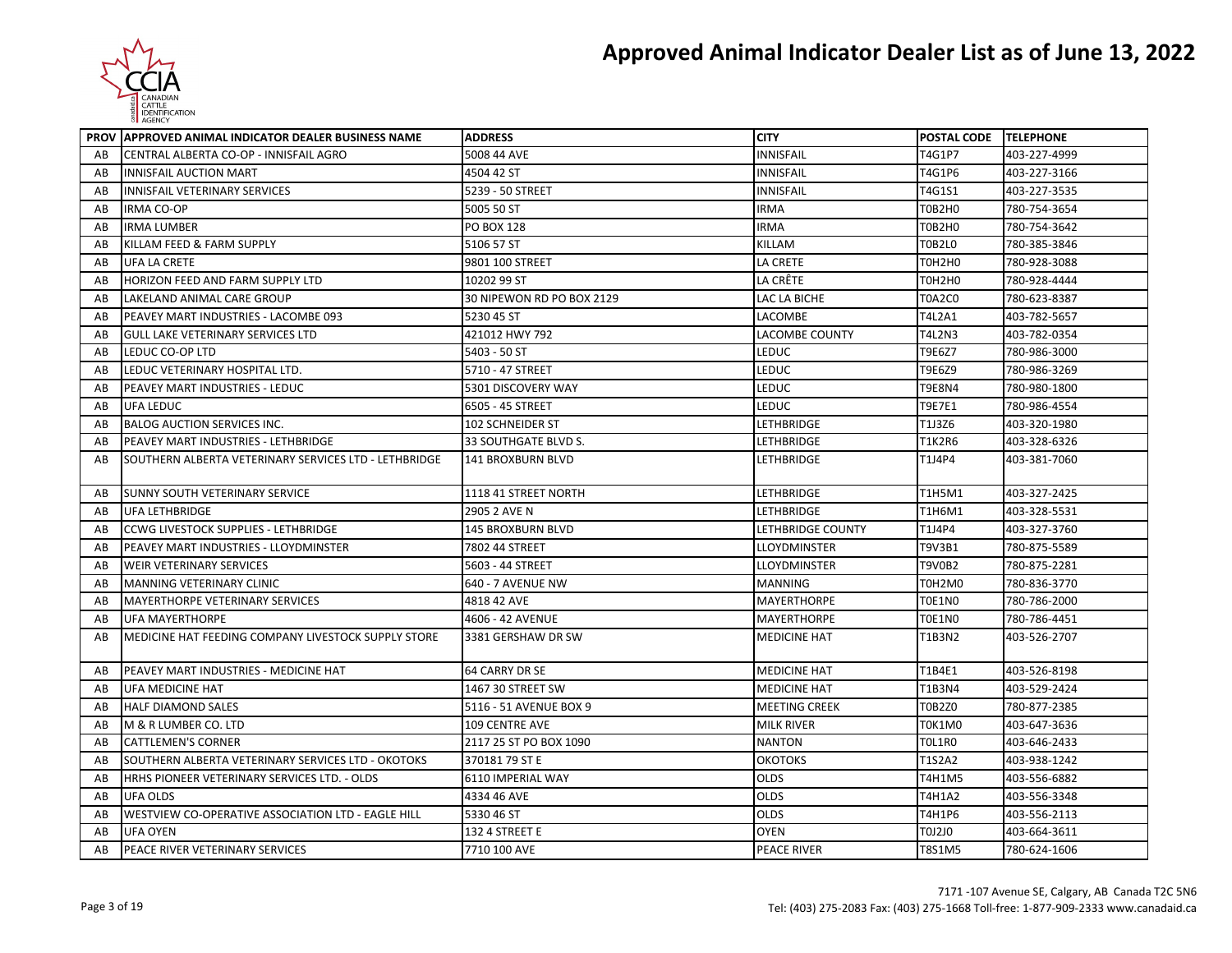

|    | PROV APPROVED ANIMAL INDICATOR DEALER BUSINESS NAME | <b>ADDRESS</b>                 | <b>CITY</b>                 | POSTAL CODE TELEPHONE |              |
|----|-----------------------------------------------------|--------------------------------|-----------------------------|-----------------------|--------------|
| AB | PEAVEY MART INDUSTRIES - PEACE RIVER                | 7700 - 99 AVENUE               | <b>PEACE RIVER</b>          | T8S2A2                | 780-624-1520 |
| AB | ALBERTA BEEF HEALTH SOLUTIONS (2017) INC.           | <b>BOX 307</b>                 | PICTURE BUTTE               | TOK1VO                | 403-732-4067 |
| AB | EMIL VETERINARY SERVICES LTD.                       | 339 HWY AVE                    | PICTURE BUTTE               | <b>TOK1VO</b>         | 403-732-5055 |
| AB | PINCHER CREEK FARM AND HOME                         | 1225 MAIN ST                   | PINCHER CREEK               | TOK1WO                | 403-627-3606 |
| AB | <b>NORTH COUNTRY CO-OP</b>                          | 68057 HWY 858                  | PLAMONDON                   | <b>T0A2T0</b>         | 780-798-3827 |
| AB | PONOKA VETERINARY CLINIC                            | 5502 HWY 2A                    | <b>PONOKA</b>               | T4J1M1                | 403-783-4348 |
| AB | <b>UFA PONOKA</b>                                   | 3604 - 67 STREET               | <b>PONOKA</b>               | T4J1J8                | 403-783-4811 |
| AB | VOLD JONES VOLD AUCTION - PONOKA                    | 4410 HIGHWAY 2A                | <b>PONOKA</b>               | T4J1J8                | 403-783-5561 |
| AB | <b>BORDER VETERINARY CLINIC</b>                     | 40 WHEATLAND CRESCENT BOX 810  | <b>PROVOST</b>              | T0B3S0                | 780-753-6183 |
| AB | PROVOST LIVESTOCK EXCHANGE LTD - TAG DEALER         | 5103 - 57 AVE                  | <b>PROVOST</b>              | T0B3S0                | 780-753-2369 |
| AB | <b>UFA PROVOST</b>                                  | 4312 50 AVENUE BOX 359         | <b>PROVOST</b>              | <b>T0B3S0</b>         | 780-753-2226 |
| AB | PEAVEY MART INDUSTRIES - RED DEER                   | 2410 - 50 AVENUE               | <b>RED DEER</b>             | T4R1M3                | 403-346-6402 |
| AB | ALBERTA VETERINARY CENTER                           | 202 BURNT RIDGE RD             | <b>RED DEER COUNTY</b>      | T4SOK6                | 403-347-1711 |
| AB | <b>UFA RED DEER</b>                                 | <b>204 BURNT RIDGE RD</b>      | <b>RED DEER COUNTY</b>      | T4S2L4                | 403-356-3861 |
| AB | BRONCO FEED & FARM SUPPLY LTD                       | 4818 - 51 STREET BOX 560       | RIMBEY                      | <b>TOC2J0</b>         | 403-843-3915 |
| AB | RIMBEY VETERINARY CLINIC                            | 4607 - 50 AVENUE               | <b>RIMBEY</b>               | TOC2JO                | 403-843-2234 |
| AB | VOLD JONES VOLD AUCTION - RIMBEY                    | 4831 - 47 STREET BOX 680       | <b>RIMBEY</b>               | <b>TOC2J0</b>         | 403-843-2439 |
| AB | <b>CLEARWATER VETERINARY CENTRE</b>                 | 5214 - 44 STREET PO BOX 1828   | ROCKY MOUNTAIN HOUSE        | T4T1B4                | 403-845-5353 |
| AB | EVERGREEN CO-OPERATIVE ASSOCIATION                  | 4323 - 45 STREET               | <b>ROCKY MOUNTAIN HOUSE</b> | T4T1A1                | 403-845-2844 |
| AB | PEAVEY MART INDUSTRIES - ROCKY MOUNTAIN HOUSE       | 5127 50 ST                     | ROCKY MOUNTAIN HOUSE        | T4T1G7                | 403-845-7192 |
| AB | ROCKY FEED SOLUTIONS                                | 4834 49 ST                     | ROCKY MOUNTAIN HOUSE        | T4T1C2                | 403-845-7766 |
| AB | LONE STAR TACK & FEED LTD                           | 225120 RNG RD 285              | ROCKY VIEW COUNTY           | T1X0G9                | 403-730-9498 |
| AB | VETERINARY AGRI-HEALTH SERVICES LTD.                | 281121 DICKSON STEVENSON TRAIL | <b>ROCKY VIEW COUNTY</b>    | T4B4L5                | 403-948-2253 |
| AB | RYCROFT RANCH SUPPLIES & WESTERN WEAR               | 4507 - 44 STREET               | <b>RYCROFT</b>              | T0H3A0                | 780-765-2991 |
| AB | CORNERSTONE CO-OP HOME & AGRO CENTRE - ST. PAUL     | 3, 5017 - 42 STREET            | <b>SAINT PAUL</b>           | T0A3A2                | 780-645-3351 |
| AB | UFA ST. PAUL                                        | 3938 - 50 AVENUE BOX 1461      | SAINT PAUL                  | T0A3A0                | 780-645-7700 |
| AB | SEDALIA CONSUMERS CO-OP                             | 104 MAIN ST                    | SEDALIA                     | TOJ3CO                | 403-326-2152 |
| AB | IRON CREEK VETERINARY HOSPITAL                      | 8 SPRUCE DR BOX 174            | <b>SEDGEWICK</b>            | T0B4C0                | 780-384-0003 |
| AB | PEAVEY MART INDUSTRIES - SHERWOOD PARK              | 100 2325 BROADMOOR BLVD        | <b>SHERWOOD PARK</b>        | T8H1B4                | 587-456-7169 |
| AB | PEAVEY MART INDUSTRIES - SPRUCE GROVE               | <b>161 CENTURY CROSSING</b>    | <b>SPRUCE GROVE</b>         | T7X0M9                | 780-948-9881 |
| AB | SPRUCE GROVE FEEDS (2018) INC                       | BOX 3340 40 RAILWAY AVE        | <b>SPRUCE GROVE</b>         | T7X3A6                | 780-962-2878 |
| AB | UFA SPRUCE GROVE                                    | 200 DIAMOND AVE                | <b>SPRUCE GROVE</b>         | T7X3A8                | 780-962-2282 |
| AB | CENTRAL ALBERTA CO-OP - SPRUCE VIEW                 | 2021 10 AVENUE                 | <b>SPRUCE VIEW</b>          | T0M1V0                | 403-728-3209 |
| AB | ST ISIDORE CO-OP                                    | 1 MAIN ST                      | <b>ST ISIDORE</b>           | <b>T0H3B0</b>         | 780-624-3121 |
| AB | PEAVEY MART INDUSTRIES - ST. PAUL                   | 4210 50 AVE UNIT 1             | <b>ST PAUL</b>              | T0A3A2                | 780-645-5371 |
| AB | FOOTHILLS AUCTIONEERS INC.                          | 4700 - 50 STREET               | <b>STAVELY</b>              | <b>TOL1Z0</b>         | 403-549-2120 |
| AB | PEAVEY MART INDUSTRIES - STETTLER                   | 6690 50 AVE                    | <b>STETTLER</b>             | <b>TOC2L2</b>         | 403-742-5600 |
| AB | STETTLER AUCTION MART 2016 LTD.                     | 4305 52 AVE                    | STETTLER                    | TOL2L2                | 403-742-2368 |
| AB | STETTLER VETERINARY CLINIC LTD                      | 4605 - 51 AVENUE               | <b>STETTLER</b>             | TOC2LO                | 403-742-3338 |
| AB | <b>UFA STETTLER</b>                                 | 7007 50 AVE NW                 | <b>STETTLER</b>             | TOC2LO                | 403-742-3426 |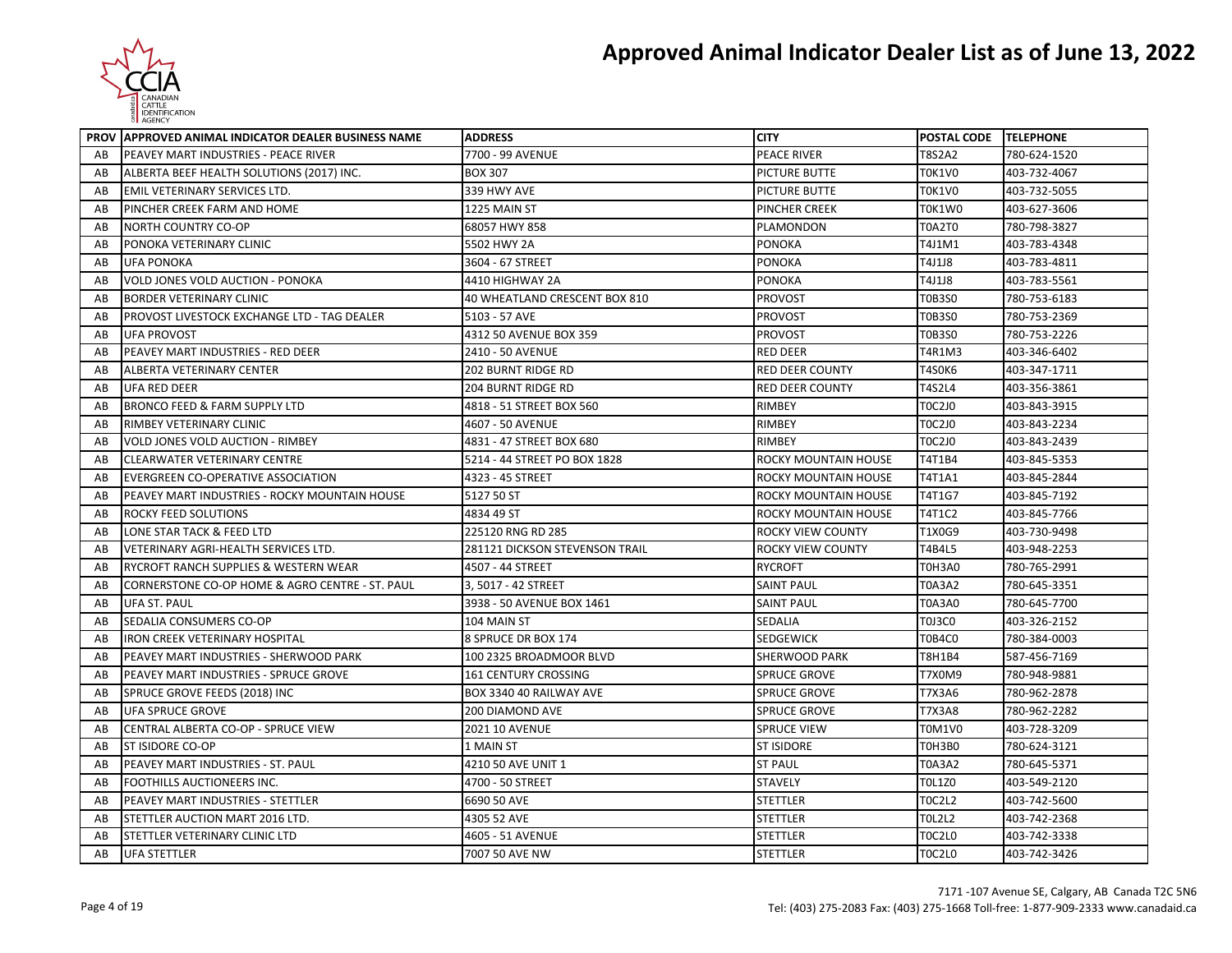

|           | PROV APPROVED ANIMAL INDICATOR DEALER BUSINESS NAME | <b>ADDRESS</b>               | <b>CITY</b>          | POSTAL CODE TELEPHONE |                    |
|-----------|-----------------------------------------------------|------------------------------|----------------------|-----------------------|--------------------|
| AB        | PEAVEY MART INDUSTRIES - STRATHMORE                 | 300 EDGEFIELD PLACE          | <b>STRATHMORE</b>    | T1P1K1                | 403-934-4915       |
| AB        | <b>UFA STRATHMORE</b>                               | <b>58 SLATER ROAD</b>        | <b>STRATHMORE</b>    | T1P1J2                | 403-934-6684       |
| AB        | HRHS PIONEER VETERINARY SERVICES LTD. - SUNDRE      | 709 MAIN AVE W               | <b>SUNDRE</b>        | T0M1X0                | 403-638-3774       |
| AB        | <b>SUNDRE FARM &amp; FEEDMILL</b>                   | PO BOX 1349 1015 MAIN AVE E  | SUNDRE               | T0M1X0                | 403-638-3959       |
| AB        | TABER CATTLE CLINIC                                 | 6303 55 ST                   | <b>TABER</b>         | T1G2H4                | 403-223-2000       |
| AB        | <b>UFA TABER</b>                                    | 5813 - 60 AVE                | <b>TABER</b>         | T1G2C2                | 403-223-8917       |
| AB        | NORTH CORRIDOR CO-OPERATIVE - THORHILD              | 219 - 2 STREET               | <b>THORHILD</b>      | <b>T0A3J0</b>         | 780-398-3975       |
| AB        | THORSBY STOCKYARDS INC.                             | 4405 50 AVE BOX 379          | <b>THORSBY</b>       | TOC2P0                | 780-789-3915       |
| AB        | BEAVER HILL AUCTION SERVICES LTD.                   | 5008 46 AVE                  | <b>TOFIELD</b>       | T0B4J0                | 780-662-9384       |
| AB        | STOCKYARDS VETERINARY SERVICES LTD. - TOFIELD       | 5008 - 46 AVENUE             | TOFIELD              | T0B4J0                | 780-662-0085       |
| AB        | <b>UFA TROCHU</b>                                   | 101 1 AVE N                  | TROCHU               | TOM2CO                | 403-442-4262       |
| AB        | <b>VALLEY VETERINARY CLINIC - TROCHU</b>            | 125 1 AVENUE N               | <b>TROCHU</b>        | T0M2C0                | 403-442-3048       |
| AB        | DIAMOND VALLEY VETERINARY CLINIC LTD                | 117 SUNSET BLVD E PO BOX 670 | <b>TURNER VALLEY</b> | <b>TOL2A0</b>         | 403-933-4397       |
| AB        | UFA TWO HILLS                                       | 5102 - 53 AVENUE BOX 569     | <b>TWO HILLS</b>     | T0B4K0                | 780-657-3333       |
| AB        | <b>GREENVIEW VETERINARY SERVICES</b>                | 4602 39 AVE PO BOX 1146      | VALLEYVIEW           | T0H3N0                | 780-524-4616       |
| AB        | SOUTH COUNTRY CO-OP LTD - VAUXHALL AGRO             | 205 1 AVE N                  | VAUXHALL             | ТОК2КО                | 403-654-2137       |
| AB        | PEAVEY MART INDUSTRIES - VEGREVILLE                 | 5338 50 AVE                  | VEGREVILLE           | T9C1M3                | 780-632-6707       |
| AB        | <b>VEGREVILLE VETERINARY CLINIC</b>                 | 4120 BRUCE ROAD              | VEGREVILLE           | <b>T9C1C3</b>         | 780-632-2515       |
| AB        | NORTH CENTRAL LIVESTOCK EXCHANGE INC                | <b>PO BOX 3300</b>           | <b>VERMILION</b>     | T9X2B2                | 780-853-5372       |
| AB        | <b>UFA VERMILION</b>                                | 4908 - 47 AVENUE             | VERMILION            | T9X1J6                | 780-853-5323       |
| AB        | <b>VERMILION VETERINARY CLINIC</b>                  | 4401 - 47 AVENUE             | VERMILION            | T9X1L5                | 780-853-5904       |
| AB        | DRYLAND CATTLE TRADING CORP. (Tag Dealer)           | 130 WHEATBELT ROAD           | VETERAN              | T0C2S0                | 403-575-3772       |
| AB        | VIKING AUCTION MARKET LTD                           | 13317 TWP ROAD 470           | VIKING               | T0B4N0                | 780-336-2209       |
| AB        | VIKING VETERINARY CLINIC                            | 5116 61 AVE                  | <b>VIKING</b>        | T0B4N0                | 780-336-4048       |
| AB        | UFA VULCAN                                          | 919 2 AVE N                  | <b>VULCAN</b>        | TOL2BO                | 403-485-2257       |
| AB        | CORNERSTONE CO-OP HOME & AGRO CENTRE - WAINWRIGHT   | 1302 - 10 STREET             | <b>WAINWRIGHT</b>    | T9W1K5                | 780-842-4181       |
| AB        | <b>ROPIN' AND RANCH SUPPLY</b>                      | 1309A - 14 STREET            | WAINWRIGHT           | <b>T9W1E8</b>         | 780-842-4460       |
| AB        | VETERINARY MEDICAL CENTER OF EASTERN ALBERTA        | 20, 2902 15 AVE              | WAINWRIGHT           | T9W0A4                | 780-845-8838       |
| AB        | PEAVEY MART INDUSTRIES - WESTLOCK                   | 10211 100 ST                 | <b>WESTLOCK</b>      | T7P2G5                | 780-349-3345       |
| AB        | TROUW NUTRITION CANADA INC - THE MILL STORE         | 9415 - 109 ST                | WESTLOCK             | T7P2M6                | 780-349-5886 ext 1 |
| AB        | <b>UFA WESTLOCK</b>                                 | 10820 - 100 STREET           | WESTLOCK             | T7P2C3                | 780-349-4055       |
| AB        | VOLD JONES VOLD AUCTION - WESTLOCK (TAG ACCOUNT)    | 9004 110A ST                 | <b>WESTLOCK</b>      | T7P2N4                | 780-349-3153       |
| AB        | <b>WESTLOCK VETERINARY CENTER</b>                   | 10004 94A AVE                | <b>WESTLOCK</b>      | T7P2M9                | 780-349-3663       |
| AB        | PEAVEY MART INDUSTRIES - WETASKIWIN                 | 5710 40 AVE BOX 6446         | WETASKIWIN           | T9A2G2                | 780-352-5910       |
| AB        | <b>WETASKIWIN CO-OP</b>                             | 4707 - 40 AVENUE             | WETASKIWIN           | T9A2B8                | 877-567-0777       |
| AB        | WHITECOURT VETERINARY CLINIC                        | 2, 4439 - 52 AVENUE BOX 1769 | WHITECOURT           | T7S1P5                | 780-778-5767       |
| AB        | WINFIELD FEED & FARM SUPPLY                         | 8 2ND AVE E                  | WINFIELD             | TOC2X0                | 780-682-2493       |
| <b>BC</b> | 100 MILE FEED & RANCH SUPPLY LTD.                   | 370 EXETER RD                | 100 MILE HOUSE       | VOK2E0                | 250-395-2408       |
| BС        | <b>BUCKERFIELDS LTD. - ABBOTSFORD</b>               | 31852 MARSHALL PLACE         | <b>ABBOTSFORD</b>    | V2T5Z9                | 604-556-7477       |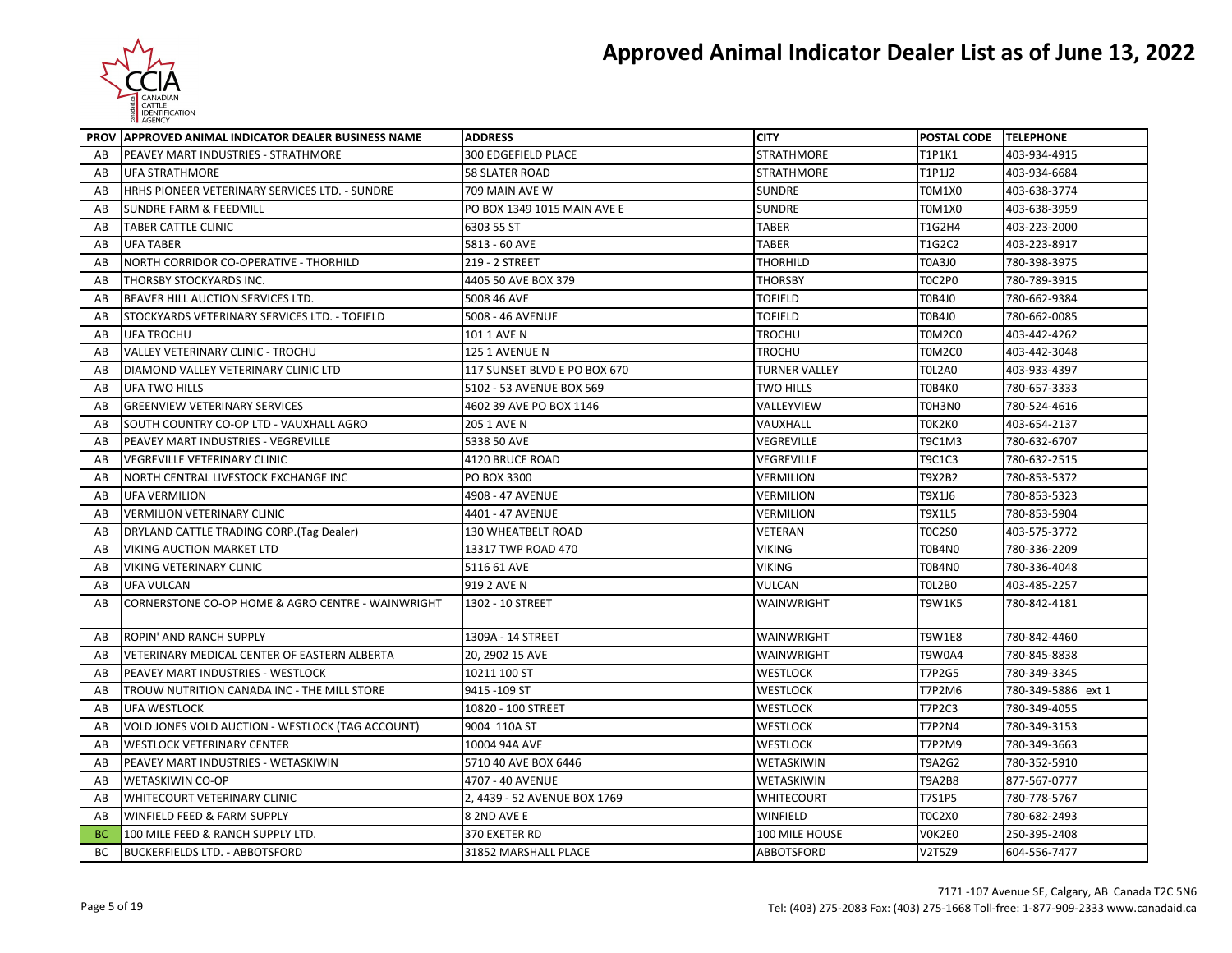

|           | PROV APPROVED ANIMAL INDICATOR DEALER BUSINESS NAME                | <b>ADDRESS</b>                         | <b>CITY</b>         | POSTAL CODE TELEPHONE |                    |
|-----------|--------------------------------------------------------------------|----------------------------------------|---------------------|-----------------------|--------------------|
| <b>BC</b> | <b>COUNTRY WEST SUPPLY LTD.</b>                                    | 3155 PLEASANT VALLEY RD                | ARMSTRONG           | <b>V0E1B0</b>         | 250-546-9174       |
| BС        | WESTERN LIVESTOCK MARKETING SOLUTIONS INC. - ARMSTRONG BOX 689     |                                        | <b>ARMSTRONG</b>    | V0E1B0                | 250-573-5605       |
| ВC        | <b>BARRIERE COUNTRY FEEDS</b>                                      | 4550 BARRIERE TOWN RD                  | BARRIÈRE            | VOE1EO                | 250-672-5256       |
| ВC        | <b>BLACK CREEK FARM &amp; FEED SUPPLY LTD.</b>                     | 2184 LALUM RD                          | <b>BLACK CREEK</b>  | V9J1H6                | 250-337-8922       |
| <b>BC</b> | <b>P &amp; B FEEDS N' NEEDS</b>                                    | 910 TORIKKA DR                         | <b>BURNS LAKE</b>   | VOJ1EO                | 250-692-3276       |
| ВC        | CACHE CREEK VETERINARY (1285649 BC LTD)                            | 1348 OLD CARIBOO RD                    | <b>CACHE CREEK</b>  | V0K1H0                | 250-457-6203       |
| BC        | <b>CHETWYND VETERINARY HOSPITAL</b>                                | 3918 WEILAND ROAD                      | <b>CHETWYND</b>     | <b>VOC1JO</b>         | 250-788-9374       |
| ВC        | PACIFIC DAIRY CENTRE LTD                                           | 8558 CHILLIWACK MOUNTAIN RD            | <b>CHILLIWACK</b>   | V2R3W8                | 604-852-9020       |
| ВC        | THE MILL STORE - TROUW NUTRITION                                   | 46255 CHILLIWACK CENTRAL ROAD BOX 1000 | CHILLIWACK          | V2P1J7                | 604-792-0678       |
| <b>BC</b> | <b>MUNRO'S FEED STORE</b>                                          | 196 DEWDNEY AVE                        | <b>CLINTON</b>      | VOK1KO                | 250-459-2478       |
| ВC        | TOP SHELF FEEDS - COURTENAY                                        | 2901 MORAY AVE                         | <b>COURTENAY</b>    | <b>V9N7S7</b>         | 250-897-3302       |
| BC        | TOP CROP GARDEN, FARM & PET                                        | 2101 CRANBROOK STREET N.               | <b>CRANBROOK</b>    | V1C5M6                | 250-489-4555       |
| BC        | MOUNTAINWEST LIVESTOCK & SUPPLIES                                  | BOX 147 1513A CANYON ST                | <b>CRESTON</b>      | <b>V0B1G5</b>         | 250-435-0041       |
| ВC        | DAWSON CO-OPERATIVE UNION                                          | 10020 PARKHILL DRIVE                   | <b>DAWSON CREEK</b> | V1G3L3                | 250-782-3371       |
| BC        | DAWSON CREEK VETERINARY CLINIC                                     | 238 - 116 AVENUE                       | <b>DAWSON CREEK</b> | V1G3C8                | 250-782-1080       |
| <b>BC</b> | PEAVEY MART INDUSTRIES - DAWSON CREEK                              | 1300 ALASKA AVE                        | <b>DAWSON CREEK</b> | V1G1Z3                | 250-782-4056       |
| ВC        | <b>VOLD JONES VOLD AUCTION - DAWSON CREEK</b>                      | 301 116 AVE                            | <b>DAWSON CREEK</b> | V1G3C9                | 250-782-3766       |
| ВC        | <b>BUCKERFIELDS LTD. - DUNCAN</b>                                  | 5410 TRANS-CANADA HWY                  | <b>DUNCAN</b>       | <b>V9L6W4</b>         | 250-748-8171       |
| BC        | TOP SHELF FEEDS INC.                                               | 2800 ROBERTS ROAD BOX 850              | <b>DUNCAN</b>       | <b>V9L3Y2</b>         | 250-746-5101 ext 1 |
| ВC        | NORTH PEACE VETERINARY CLINIC                                      | 12864 ROSE PRAIRIE RD                  | FORT ST JOHN        | V1J4M6                | 250-785-4578       |
| ВC        | PEACE RIVER BUILDING PRODUCTS                                      | 9511 85 AVE                            | FORT ST JOHN        | V1J6M5                | 250-785-2116       |
| BC        | <b>SURE CROP FEEDS</b>                                             | 6863 HWY 97 A NORTH                    | <b>GRINDROD</b>     | V0E1Y0                | 250-838-6855       |
| ВC        | <b>BULKLEY VALLEY HOME CENTRE- HOUSTON</b>                         | 2920 HAMBLIN FRONTAGE RD               | <b>HOUSTON</b>      | V0J1Z0                | 250-845-7606       |
| ВC        | TOWN & COUNTRY FEED & SUPPLY                                       | 553 HWY 93 & 95                        | <b>INVERMERE</b>    | V0A1K0                | 250-342-9433       |
| <b>BC</b> | BC LIVESTOCK PRODUCERS CO-OP ASSOCIATION - KAMLOOPS                | 1. 10145 DALLAS DRIVE                  | <b>KAMLOOPS</b>     | V2C6T4                | 250-573-3939       |
| BC        | KAMLOOPS LARGE ANIMAL VETERINARY CLINIC                            | 1465 CARIBOO PLACE                     | <b>KAMLOOPS</b>     | V2C5Z3                | 250-374-1486       |
| BC        | PEAVEY MART INDUSTRIES - KAMLOOPS                                  | 2121 EAST TRANS CANADA HWY 1A          | KAMLOOPS            | V2C4A6                | 250-374-0717       |
| BC        | PURITY FEED CO (2003) LTD - KAMLOOPS                               | 471 OKANAGAN WAY                       | <b>KAMLOOPS</b>     | V2H1G7                | 250-372-2233       |
| ВC        | <b>BUCKERFIELDS LTD. - KELOWNA</b>                                 | 103. 1889 SPRINGFIELD ROAD             | <b>KELOWNA</b>      | <b>V1Y5V5</b>         | 250-860-2346       |
| BC        | OTTER FARM AND HOME CO-OPERATIVE                                   | 3650 248 ST                            | LANGLEY             | V4W1X7                | 604-607-6908       |
| BC        | PURITY FEED CO (2003) LTD - MERRITT                                | 1690 VOGHT ST                          | MERRITT             | <b>V1K1B8</b>         | 250-378-4432       |
| ВC        | TSOLUM MOBILE VET HEALTH                                           | 2624 MERVILLE RD                       | MERVILLE            | V0R2M0                | 778-428-6401       |
| BC        | FRASER VALLEY BUILDING SUPPLIES INC.                               | 7072 WREN ST                           | <b>MISSION</b>      | V2V2V9                | 604-820-1134       |
| BC        | WESTERN LIVESTOCK MARKETING SOLUTIONS INC. - MONTE<br><b>CREEK</b> | 1321 HOOK RD                           | <b>MONTE CREEK</b>  | V0E2M0                | 250-573-5605       |
| ВC        | <b>BUCKERFIELDS LTD. - NANAIMO</b>                                 | 1, 1277 ISLAND HIGHWAY SOUTH           | <b>NANAIMO</b>      | <b>V9R7A4</b>         | 250-753-4221       |
| ВC        | BC LIVESTOCK PRODUCERS CO-OP ASSOCIATION - OK FALLS                | 5328 HAWTHORNE CRESCENT                | OKANAGAN FALLS      | V0H1R4                | 250-497-5416       |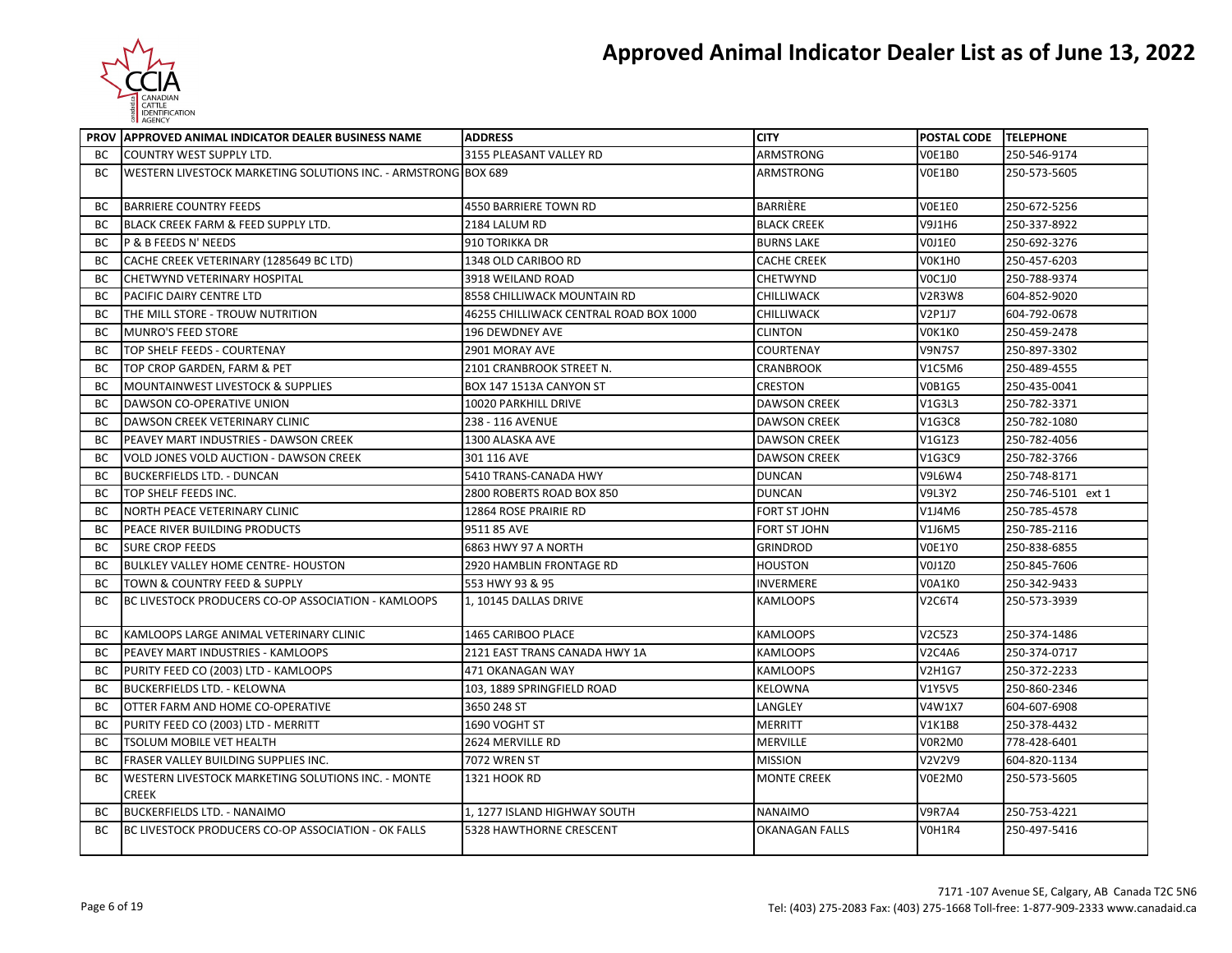

|           | PROV APPROVED ANIMAL INDICATOR DEALER BUSINESS NAME                        | <b>ADDRESS</b>                   | <b>CITY</b>           | POSTAL CODE TELEPHONE |              |
|-----------|----------------------------------------------------------------------------|----------------------------------|-----------------------|-----------------------|--------------|
| BС        | PEMBERTON VETERINARY HOSPITAL                                              | 5, 1345 ASTER STREET             | <b>PEMBERTON</b>      | VON2LO                | 604-894-1119 |
| BС        | OTTER CO-OP - PITT MEADOWS                                                 | 12343 HARRIS ROAD                | PITT MEADOWS          | V3Y2J5                | 604-465-5651 |
| BC        | <b>OSPIKA PET AND FARM SUPPLIES</b>                                        | 2392 OSPIKA BLVD                 | PRINCE GEORGE         | <b>V2N5C9</b>         | 250-563-1993 |
| BC        | FOUR RIVERS CO-OPERATIVE - QUESNEL                                         | 1280 QUESNEL - HIXON ROAD        | QUESNEL               | V2J5Z3                | 250-992-7274 |
| BС        | <b>FREEMAN'S COUNTRY SUPPLY</b>                                            | 3475 SHAW ROAD                   | <b>ROCK CREEK</b>     | <b>V0H1Y0</b>         | 250-446-2899 |
| BC        | <b>INTEGRITY SALES &amp; DISTRIBUTORS</b>                                  | 2180 KEATING CROSS ROAD          | SAANICHTON            | <b>V8M2A6</b>         | 250-544-2072 |
| BС        | <b>BUCKERFIELDS LTD. - SALMON ARM</b>                                      | 1771 10 AVE SW                   | <b>SALMON ARM</b>     | <b>V1E1T4</b>         | 250-832-8424 |
| BC        | SMITHERS FEED STORE LTD.                                                   | 3242 HWY 16                      | <b>SMITHERS</b>       | V0J2N0                | 250-847-9810 |
| BC        | BC LIVESTOCK PRODUCERS CO-OP ASSOCIATION - VANDERHOOF                      | 1526 BERRY ROAD                  | <b>VANDERHOOF</b>     | V0J3A0                | 250-567-4333 |
| BС        | FOUR RIVERS CO-OPERATIVE - VANDERHOOF                                      | 250 E STEWART ST                 | VANDERHOOF            | V0J3A0                | 250-567-4464 |
| BС        | BC LIVESTOCK PRODUCERS CO-OP ASSOCIATION - WILLIAMS LAKE 4665 CATTLE DRIVE |                                  | <b>WILLIAMS LAKE</b>  | <b>V2G5E8</b>         | 250-398-7174 |
| ВC        | <b>BEAVER VALLEY FEEDS</b>                                                 | 1050 MACKENZIE AVE S             | <b>WILLIAMS LAKE</b>  | V2G3Y1                | 250-392-6282 |
| <b>BC</b> | <b>NVA ACH MANAGEMENT INC</b>                                              | 4615 CATTLE DRIVE                | <b>WILLIAMS LAKE</b>  | <b>V2G5E8</b>         | 250-392-5510 |
| ВC        | WILLIAMS LAKE VETERINARY HOSPITAL                                          | 306 BROADWAY AVE N               | <b>WILLIAMS LAKE</b>  | V2G2Y7                | 250-398-8253 |
| <b>MB</b> | ARBORG LIVESTOCK SUPPLIES LTD                                              | 9133 HWY 68 WEST PO BOX 909      | <b>ARBORG</b>         | ROCOAO                | 204-376-5170 |
| <b>MB</b> | HUDSON REYKDAL VETERINARY SERVICES                                         | 242-395 8 HWY 6N                 | <b>ASHERN</b>         | ROCOE0                | 204-768-2042 |
| MB        | INTERLAKE CATTLEMENS CO-OP ASSOC. LTD.                                     | PO BOX 599                       | ASHERN                | ROCOE0                | 204-768-2454 |
| <b>MB</b> | PEMBINA CONSUMERS CO-OP (2000) LTD - BALDUR                                | 121 - 2 STREET PO BOX 68         | <b>BALDUR</b>         | ROKOBO                | 204-535-2476 |
| MB        | BEAUSEJOUR ANIMAL HOSPITAL                                                 | <b>PO BOX 368</b>                | <b>BEAUSEJOUR</b>     | R0E0C0                | 204-268-2177 |
| <b>MB</b> | TWIN VALLEY CO-OP - BIRTLE                                                 | 66 HWY 83 SOUTH                  | <b>BIRTLE</b>         | R0M0C0                | 204-842-3389 |
| MВ        | <b>BOUNDARY CONSUMERS CO-OPERATIVE LTD.</b>                                | 518 STEPHEN ST PO BOX 280        | <b>BOISSEVAIN</b>     | <b>ROKOEO</b>         | 204-534-2411 |
| MB        | <b>STEADS FARM SUPPLY</b>                                                  | 1 WILLIAM ROAD HWY 10 N          | <b>BOISSEVAIN</b>     | <b>ROKOEO</b>         | 204-534-3236 |
| <b>MB</b> | PEAVEY MART INDUSTRIES - BRANDON                                           | 1545 18 ST N                     | <b>BRANDON</b>        | R7C1A6                | 204-726-8415 |
| MB        | TOTAL FARM SUPPLY LTD                                                      | 1530 - 18 ST N                   | <b>BRANDON</b>        | R7C1A5                | 204-727-3276 |
| <b>MB</b> | CARMAN VETERINARY CLINIC                                                   | 1-195 MAIN ST S BOX 52           | CARMAN                | R0G0J0                | 204-745-3127 |
| <b>MB</b> | <b>NORTHFORK RANCH SUPPLY</b>                                              | HWY 3                            | CARTWRIGHT            | <b>ROKOLO</b>         | 204-529-2281 |
| <b>MB</b> | DAUPHIN VETERINARY CLINIC                                                  | 1801 MAIN ST S                   | <b>DAUPHIN</b>        | R7N2V4                | 204-638-3044 |
| <b>MB</b> | TWIN VALLEY CO-OP - ELKHORN BRANCH                                         | 103 RICHHILL AVENUE              | <b>ELKHORN</b>        | ROMONO                | 204-845-2145 |
| <b>MB</b> | PRAIRIE ROOTS CONSUMERS CO-OPERATIVE LTD. - ELM CREEK                      | 43 CHURCH AVE PO BOX 130         | <b>ELM CREEK</b>      | R0G0N0                | 204-436-2493 |
| MB        | HERITAGE CO-OP LTD. - ERICKSON                                             | <b>48 MAIN STREET</b>            | <b>ERICKSON</b>       | ROJOPO                | 204-636-2461 |
| MВ        | INTERLAKE CONSUMERS COOP - ERIKSDALE HARDWARE                              | <b>18 RAILWAY AVE</b>            | <b>ERIKSDALE</b>      | R0C0W0                | 204-739-2634 |
| <b>MB</b> | <b>FISHER VETERINARY CLINIC</b>                                            | <b>4 MICHAEL ST</b>              | <b>FISHER BRANCH</b>  | ROCOZO                | 204-372-6034 |
| <b>MB</b> | GILBERT PLAINS CONSUMERS CO-OP LTD.                                        | 19 GORDON AVENUE EAST BOX 40     | <b>GILBERT PLAINS</b> | ROLOXO                | 204-548-2099 |
| MB        | NEEPAWA-GLADSTONE CO-OP LTD. - GLADSTONE                                   | 5 MORRIS AVENUE NORTH PO BOX 536 | <b>GLADSTONE</b>      | ROJOTO                | 204-385-2467 |
| <b>MB</b> | MORDEN VETERINARY CLINIC - GLENBORO                                        | HWY <sub>5</sub>                 | <b>GLENBORO</b>       | ROKOXO                | 204-827-2546 |
| <b>MB</b> | <b>GRUNTHAL LIVESTOCK AUCTION MART - GLAM</b>                              | 28121 PROVINCIAL RD 205          | <b>GRUNTHAL</b>       | R0A0R0                | 204-434-6519 |
| MB        | MASTERFEEDS INC - GRUNTHAL                                                 | HIGHWAY 216 S AND 205            | <b>GRUNTHAL</b>       | R0A0R0                | 204-434-6881 |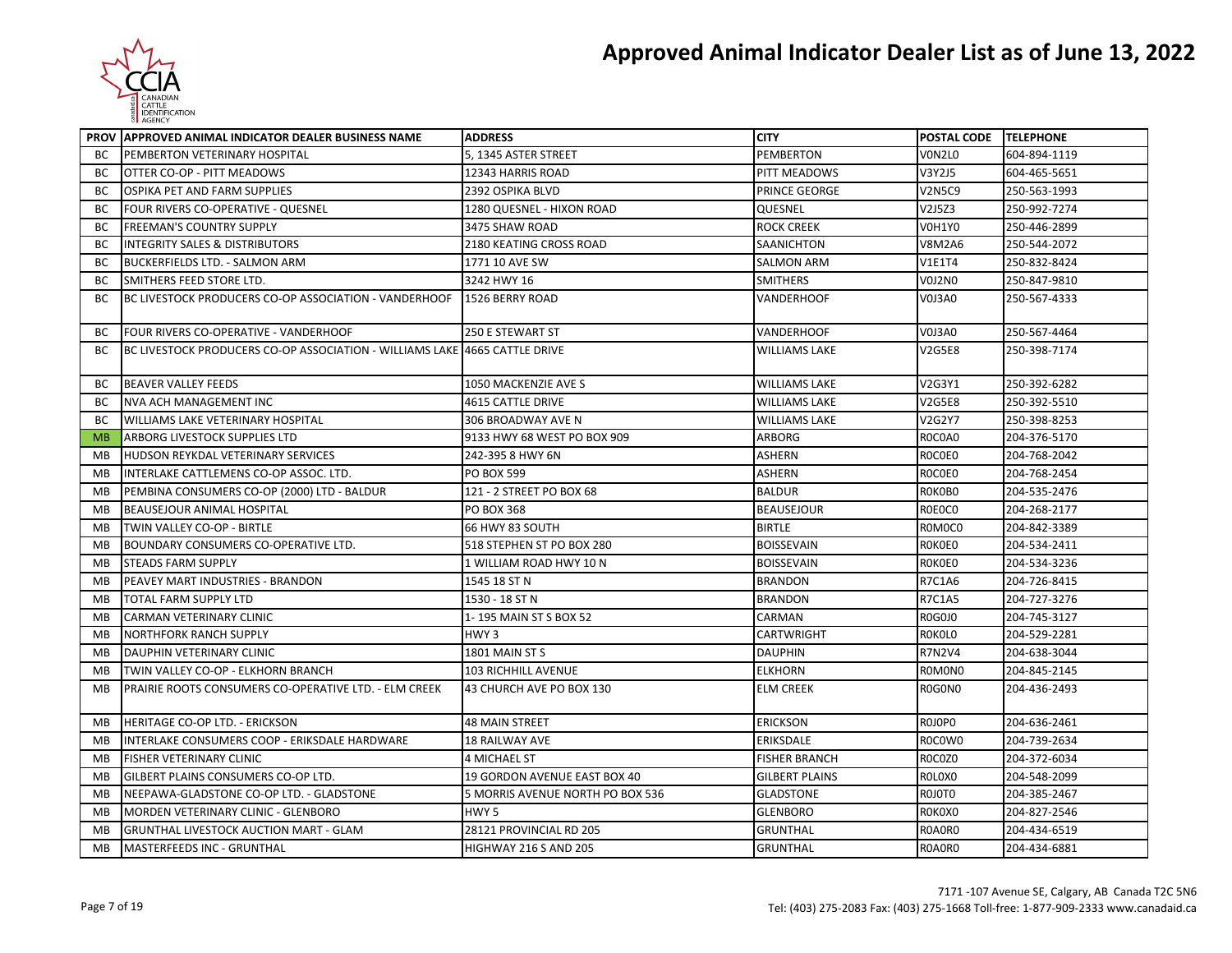

|           | PROV APPROVED ANIMAL INDICATOR DEALER BUSINESS NAME   | <b>ADDRESS</b>                      | <b>CITY</b>           | POSTAL CODE TELEPHONE |                    |
|-----------|-------------------------------------------------------|-------------------------------------|-----------------------|-----------------------|--------------------|
| MB        | FEHRWAY FEEDS & LIVESTOCK EQUIPMENT - HASKETT         | 13 MILES SOUTH OF WINKLER           | <b>HASKETT</b>        | R6P0G2                | 204-325-7017       |
| MB        | VALLEYVIEW CO-OP - KENTON                             | 415 WOODWORTH AVE                   | <b>KENTON</b>         | R0M0Z0                | 204-838-2358       |
| MB        | KILLARNEY VETERINARY CLINIC                           | <b>HWY 18 &amp; NEELIN JUNCTION</b> | KILLARNEY             | R0K1G0                | 204-523-7225       |
| MB        | LUNDAR VETERINARY CLINIC                              | HWY <sub>6</sub>                    | LUNDAR                | <b>ROC1YO</b>         | 204-762-5425       |
| MB        | HOMESTEAD CONSUMERS CO-OP LTD                         | <b>66 HAMPTON EAST STREET</b>       | MACGREGOR             | ROHORO                | 204-685-2033       |
| MB        | PRAIRIE ROOTS CONSUMERS CO-OPERATIVE LTD. - MARQUETTE | <b>211 RAILWAY AVENUE</b>           | <b>MARQUETTE</b>      | R0H0V0                | 204-375-6570       |
|           |                                                       |                                     |                       |                       |                    |
| MB        | <b>BARKER'S AGRI-CENTRE</b>                           | <b>HWY 83</b>                       | <b>MELITA</b>         | ROM1LO                | 204-522-3623       |
| MВ        | BORDER VET ANIMAL HEALTH SERVICES                     | <b>PO BOX 729</b>                   | MELITA                | ROM1LO                | 204-522-8405       |
| MB        | TWIN VALLEY CO-OP - MINIOTA                           | 105 ROWAN AVE E                     | <b>MINIOTA</b>        | R0M1M0                | 204-567-3592       |
| MB        | HERITAGE CO-OP LTD. - MINNEDOSA                       | 100 HERITAGE WAY                    | MINNEDOSA             | ROJ1E0                | 204-867-5704       |
| MВ        | MINNAGRO LTD.                                         | 61 ARMITAGE AVENUE PO BOX 301       | <b>MINNEDOSA</b>      | ROJ1EO                | 204-867-6010       |
| MB        | MOOSEHORN CO-OP                                       | PO BOX 100                          | <b>MOOSEHORN</b>      | ROC2E0                | 204-768-2770 ext 1 |
| MB        | <b>MORDEN VETERINARY CLINIC</b>                       | 333 MOUNTAIN STREET SOUTH           | MORDEN                | <b>R6M1J5</b>         | 204-822-4333       |
| MB        | NEEPAWA-GLADSTONE CO-OP LTD - NEEPAWA                 | 32 MAIN ST                          | <b>NEEPAWA</b>        | ROJ1HO                | 204-476-3456       |
| MB        | NOTRE DAME VETERINARY CLINIC                          | 185 PROVINCIAL RD 244 S             | NOTRE DAME DE LOURDES | R0G1M0                | 204-248-2310       |
| MB        | VALLEYVIEW CO-OP - PIERSON                            | 13 BROADWAY ST, BOX 40              | PIERSON               | <b>ROM1S0</b>         | 204-634-2418       |
| MB        | PEMBINA VALLEY VETERINARY CLINIC                      | 334 MOUND AVE W                     | PILOT MOUND           | R0G1P0                | 204-825-2759       |
| MB        | <b>ROBLIN FARM SERVICES LTD</b>                       | 304 2 AVE NW                        | <b>ROBLIN</b>         | ROL1PO                | 204-937-2402       |
| MB        | ROBLIN VETERINARY SERVICES                            | 1993 HWY 5 E                        | <b>ROBLIN</b>         | ROL1PO                | 204-937-4623       |
| MB        | TWIN VALLEY CO-OP - ROSSBURN                          | <b>HWY 45</b>                       | <b>ROSSBURN</b>       | ROJ1VO                | 204-859-3203       |
| <b>MB</b> | MASTERFEEDS INC - WINNIPEG                            | HWY 6 & HWY 236                     | <b>ROSSER</b>         | R3C3E6                | 204-697-3056       |
| MB        | RUSSELL AND DISTRICT VETERINARY CLINIC                | 418 ASSINIBOINE ST W                | <b>RUSSELL</b>        | R0J1W0                | 204-773-3777       |
| MB        | TWIN VALLEY CO-OP - RUSSELL                           | HWY 16 W PO BOX 1570                | <b>RUSSELL</b>        | R0J1W0                | 204-773-2166       |
| MB        | R-WAY AG LTD.                                         | <b>PO BOX 388</b>                   | <b>SAINT CLAUDE</b>   | <b>R0G1Z0</b>         | 204-379-2582       |
| MB        | <b>STE. ROSE VETERINARY CLINIC</b>                    | <b>15 TUCKER ST</b>                 | SAINTE ROSE DU LAC    | ROL1SO                | 204-447-2701       |
| MB        | <b>WHITFIELD DRUGS</b>                                | 15 CRESCENT AVE W PO BOX 100        | <b>SOURIS</b>         | ROK2CO                | 204-483-2155       |
| MB        | ST. CLAUDE VETERINARY CLINIC                          | 127 PTH 2 EAST                      | ST. CLAUDE            | <b>R0G1Z0</b>         | 204-379-2374       |
| MB        | FEHRWAY FEEDS & LIVESTOCK EQUIPMENT - RIDGEVILLE      | 188 PTH 32                          | <b>STANLEY</b>        | <b>R6P0G4</b>         | 204-373-2739       |
| MB        | FEHRWAY FEEDS & LIVESTOCK EQUIPMENT - WINKLER         | 188 PTH 32                          | <b>STANLEY</b>        | <b>R6P0G4</b>         | 204-325-9446       |
| MB        | DAUPHIN CO-OP - STE ROSE                              | PO BOX 119                          | STE ROSE DU LAC       | <b>ROL1SO</b>         | 204-447-2545       |
| MB        | HORIZON LIVESTOCK SUPPLY STEINBACH                    | 186 HWY 52 W, PO BOX 1907           | STEINBACH             | <b>R5G1N5</b>         | 204-346-5222       |
| MB        | SOUTH-EAST VETERINARY CLINIC                          | 200 HWY 52 W                        | <b>STEINBACH</b>      | <b>R5G2N8</b>         | 204-326-9849       |
| MB        | <b>GRAYDON VETERINARY CORPORTATION - ST. PIERRE</b>   | 29041 HWY 59 SOUTH BOX 689          | ST-PIERRE-JOLYS       | <b>R0A1V0</b>         | 204-433-7956       |
| MB        | HERITAGE CO-OP (1997) LTD. - STRATHCLAIR              | <b>46 MAIN STREET</b>               | <b>STRATHCLAIR</b>    | ROJ2CO                | 204-365-2480 ext 1 |
| MB        | PEMBINA CONSUMERS CO-OP (2000) LTD - SWAN LAKE        | 15 - 3 STREET NORTH BOX 250         | <b>SWAN LAKE</b>      | <b>R0G2S0</b>         | 204-836-2264       |
| <b>MB</b> | PEAVEY MART INDUSTRIES - SWAN RIVER                   | 1350 MAIN STREET EAST PO BOX 687    | <b>SWAN RIVER</b>     | <b>ROL1Z0</b>         | 204-734-9811       |
| MB        | SWAN VALLEY CONSUMERS COOPERATIVE LTD.                | 3 MILES S HWY 83                    | SWAN RIVER            | <b>ROL1Z0</b>         | 204-734-4208       |
| MB        | SWAN VALLEY VETERINARY CLINIC                         | <b>HWY 10 E</b>                     | <b>SWAN RIVER</b>     | <b>ROL1Z0</b>         | 204-734-4565       |
| MВ        | KALJENT AG SERVICES                                   | 273 5TH AVE PO BOX 854              | <b>TEULON</b>         | ROC3BO                | 204-886-2180       |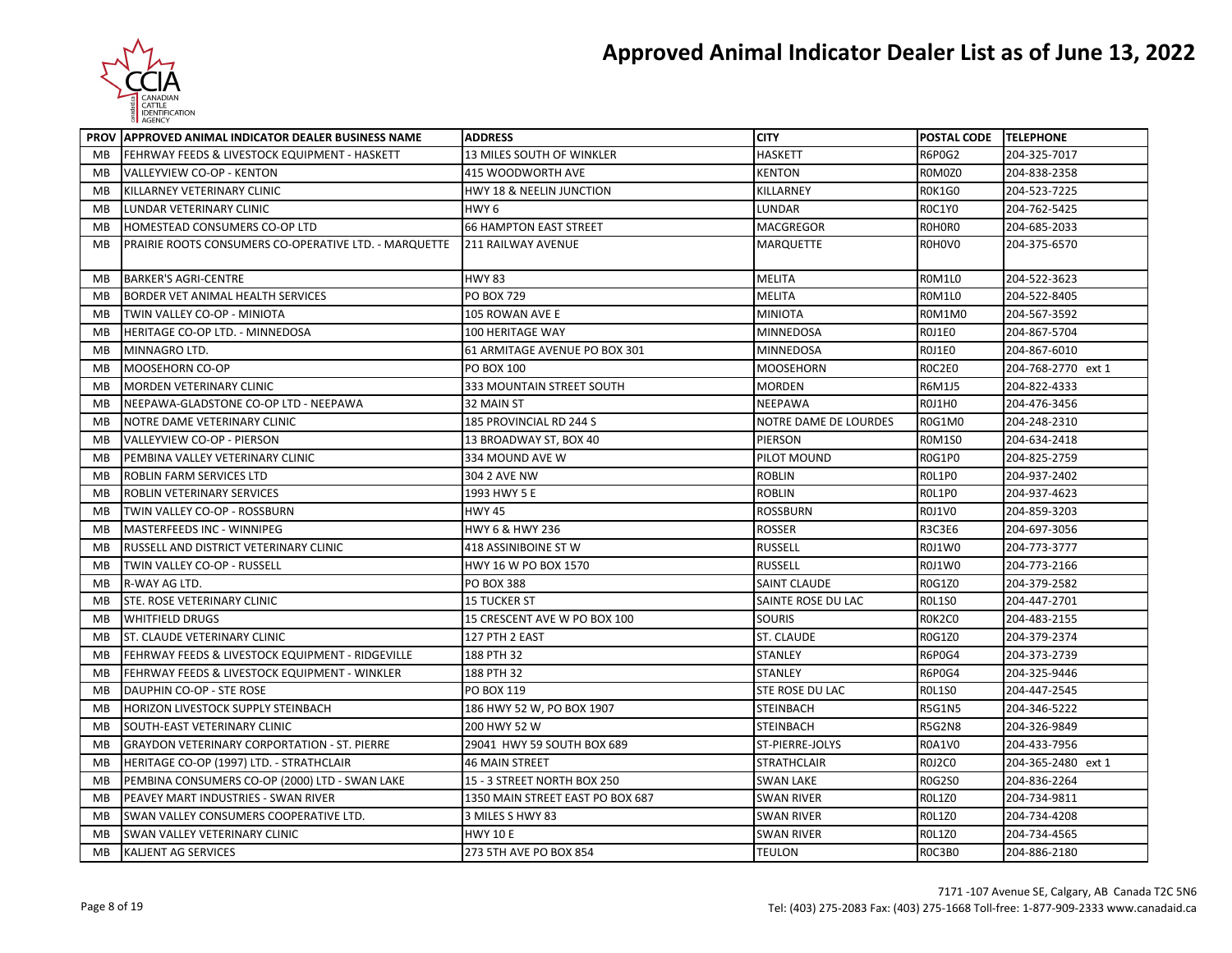

|           | PROV APPROVED ANIMAL INDICATOR DEALER BUSINESS NAME | <b>ADDRESS</b>               | <b>CITY</b>           | POSTAL CODE TELEPHONE |                    |
|-----------|-----------------------------------------------------|------------------------------|-----------------------|-----------------------|--------------------|
| MB        | SWAN VALLEY CONSUMERS COOPERATIVE LTD - THE PAS     | PO BOX 1198                  | THE PAS               | <b>R9A1L2</b>         | 204-623-6934       |
| MB        | VALLEYVIEW CO-OP - VIRDEN                           | <b>430 FRONTAGE ROAD</b>     | <b>VIRDEN</b>         | ROM2CO                | 204-748-2843 ext 1 |
| MB        | VIRDEN ANIMAL HOSPITAL LTD                          | PO BOX 1390 HWY 83           | VIRDEN                | ROM2CO                | 204-748-3950       |
| MВ        | <b>GRAYDON VETERINARY CORPORTATION - VITA</b>       | 8160 RD 39 E PO BOX 239      | VITA                  | ROA2KO                | 204-425-3264       |
| MB        | HERITAGE CO-OP LTD. - WAWANESA                      | 210 PROVINCIAL ROAD          | WAWANESA              | <b>ROK2GO</b>         | 204-824-2138       |
| MB        | PEAVEY MART INDUSTRIES - WINKLER                    | 995 NAVIGATOR RD             | WINKLER               | <b>R6W4A9</b>         | 204-325-7560       |
| MB        | HORIZON LIVESTOCK SUPPLY WINNIPEG                   | <b>140 PANET ROAD</b>        | WINNIPEG              | R2J0S3                | 204-233-2503       |
| MВ        | PEAVEY MART INDUSTRIES - WINNIPEG                   | 1150 NAIRN AVE UNIT 12       | WINNIPEG              | <b>R2LOY5</b>         | 204-663-6880       |
| MВ        | PEAVEY MART INDUSTRIES - WINNIPEG PEMBINA 227       | 2860 PEMBINA HWY UNIT 30     | WINNIPEG              | R3T2J1                | 204-261-6082       |
| MB        | C. BERGEN SERVICE WINNIPEGOSIS LTD.                 | 319 GEORGE STREET PO BOX 309 | WINNIPEGOSIS          | <b>ROL2G0</b>         | 204-656-4442       |
| MВ        | WOODLANDS VETERINARY CLINIC                         | <b>45 RAILWAY AVE</b>        | WOODLANDS             | ROC3HO                | 204-383-5065       |
| <b>NB</b> | <b>BATHURST AGRICULTURAL SOCIETY #3</b>             | 1525 ROUGHWATER DRIVE        | <b>BATHURST</b>       | E2A1Z5                | 506-548-8730       |
| ΝB        | CARLETON CO-OPERATIVE LIMITED                       | 8824 MAIN ST                 | FLORENCEVILLE-BRISTOL | E7L2A1                | 506-392-5588       |
| <b>NB</b> | CO-OP HOME AND FARM SUPPLY LTD.                     | 317 ST. MARY'S STREET        | <b>FREDERICTON</b>    | E3A2S5                | 506-458-9308       |
| <b>NB</b> | SHUR GAIN FEEDS 'N NEEDS - FREDERICTON              | <b>50 SAUNDERS STREET</b>    | FREDERICTON           | E3B1N1                | 506-455-3461       |
| <b>NB</b> | NEW BRUNSWICK SEED GROWERS CO-OP LTD                | 19 CO-OP ROAD                | HARTLAND              | E7P2G4                | 506-375-4466       |
| <b>NB</b> | MIRAMICHI FEEDS INC.                                | 145 DAN CRIPPS STREET        | MIRAMICHI             | E1N3A5                | 506-773-3070       |
| <b>NB</b> | SOUTH EASTERN FARMERS COOP                          | <b>200 COLLISHAW STREET</b>  | MONCTON               | E1COE4                | 506-858-6600       |
| ΝB        | ASSOCIATION DES PRODUCTEURS DE BOVINS DU NORD-OUEST | <b>40 CHEMIN SIEGAS</b>      | SIEGAS                | E7E1T7                | 506-445-2530       |
| <b>NB</b> | SHUR GAIN FEEDS 'N NEEDS - SUSSEX                   | 170 STEWART AVE PO BOX 520   | <b>SUSSEX</b>         | E4E2G2                | 506-432-4240       |
| <b>NB</b> | <b>SUSSEX &amp; STUDHOLM AGRICULTURAL SOCIETY</b>   | 161 PARK ST                  | <b>SUSSEX</b>         | E4E1T7                | 506-432-1824       |
| <b>NB</b> | CARVELLS LIVESTOCK AUCTION BARN                     | 111 WILMOT RD                | WILMOT                | E7P2V4                | 506-391-6188       |
| <b>NB</b> | SHUR GAIN FEEDS 'N NEEDS - WOODSTOCK                | 395 CONNELL ST               | <b>WOODSTOCK</b>      | E7M5G5                | 506-324-9103       |
| <b>NL</b> | EASTERN FARMERS CO-OP SOCIETY LTD                   | 1112 TOPSAIL ROAD            | <b>MOUNT PEARL</b>    | A1N5E7                | 709-368-4321       |
| <b>NS</b> | ATLANTIC CO-OPERATIVE COUNTRY STORE - AMHERST       | <b>17 LAWRENCE STREET</b>    | AMHERST               | <b>B4H3G4</b>         | 902-667-1278       |
| <b>NS</b> | SHUR GAIN FEEDS 'N NEEDS - AMHERST                  | 147 S ALBION ST              | <b>AMHERST</b>        | <b>B4H2X2</b>         | 902-661-0717       |
| <b>NS</b> | ANTIGONISH FARM & GARDEN CO-OP LTD.                 | 91 ST. ANDREWS STREET        | ANTIGONISH            | <b>B2G2G9</b>         | 902-863-1436       |
| <b>NS</b> | <b>HOLNA FARM SERVICES</b>                          | 346 HIGHWAY 337 RR 4         | <b>ANTIGONISH</b>     | <b>B2G2L2</b>         | 902-863-2308       |
| <b>NS</b> | SHUR GAIN FEEDS 'N NEEDS - ANTIGONISH               | <b>25 ST ANDREWS ST</b>      | <b>ANTIGONISH</b>     | B2G2G9                | 902-863-4711       |
| <b>NS</b> | SHUR GAIN FEEDS 'N NEEDS - BERWICK                  | 229 COMMERCIAL ST            | <b>BERWICK</b>        | BOP1EO                | 902-538-8901       |
| <b>NS</b> | ATLANTIC CO-OPERATIVE COUNTRY STORE - COLCHESTER    | <b>86 MAIN STREET</b>        | <b>BIBLE HILL</b>     | <b>B2N4G6</b>         | 902-893-9470       |
| <b>NS</b> | SCOTIAN GOLD COUNTRY STORE                          | 7027 HWY 1                   | COLDBROOK             | <b>B4R1A6</b>         | 902-679-6662       |
| <b>NS</b> | SHUR GAIN FEEDS 'N NEEDS - BRIDGEWATER              | 69 McCULLOCH ROAD            | <b>COOKVILLE</b>      | B4V7P1                | 902-543-4635       |
| <b>NS</b> | ATLANTIC CO-OPERATIVE COUNTRY STORE - ANNAVALE      | <b>14 VETERANS LANE</b>      | MIDDLETON             | <b>BOS1PO</b>         | 902-825-6400       |
| <b>NS</b> | ATLANTIC CO-OPERATIVE COUNTRY STORE - CORRIDOR      | 2289 HWY 2                   | <b>MILFORD</b>        | BON1YO                | 902-758-2046       |
| NS        | SISSIBOO VETERINARY SERVICE LTD                     | 5 FRENCH ROAD                | PLYMPTON              | BOW2RO                | 902-837-1009       |
| <b>NS</b> | PORT HOOD CO-OP LTD.                                | 165 MAIN STREET              | PORT HOOD             | B0E2W0                | 902-787-3311       |
| <b>NS</b> | SHUR GAIN FEEDS 'N NEEDS - PORT WILLIAMS            | 1104 KARS STREET             | PORT WILLIAMS         | BOP1TO                | 902-542-6015       |
| <b>NS</b> | OCEAN BREEZE FEED AND FARM SUPPLY                   | 290 OVERTON RD               | SOUTH CHEGOGGIN       | <b>B5A5G8</b>         | 902-742-3530       |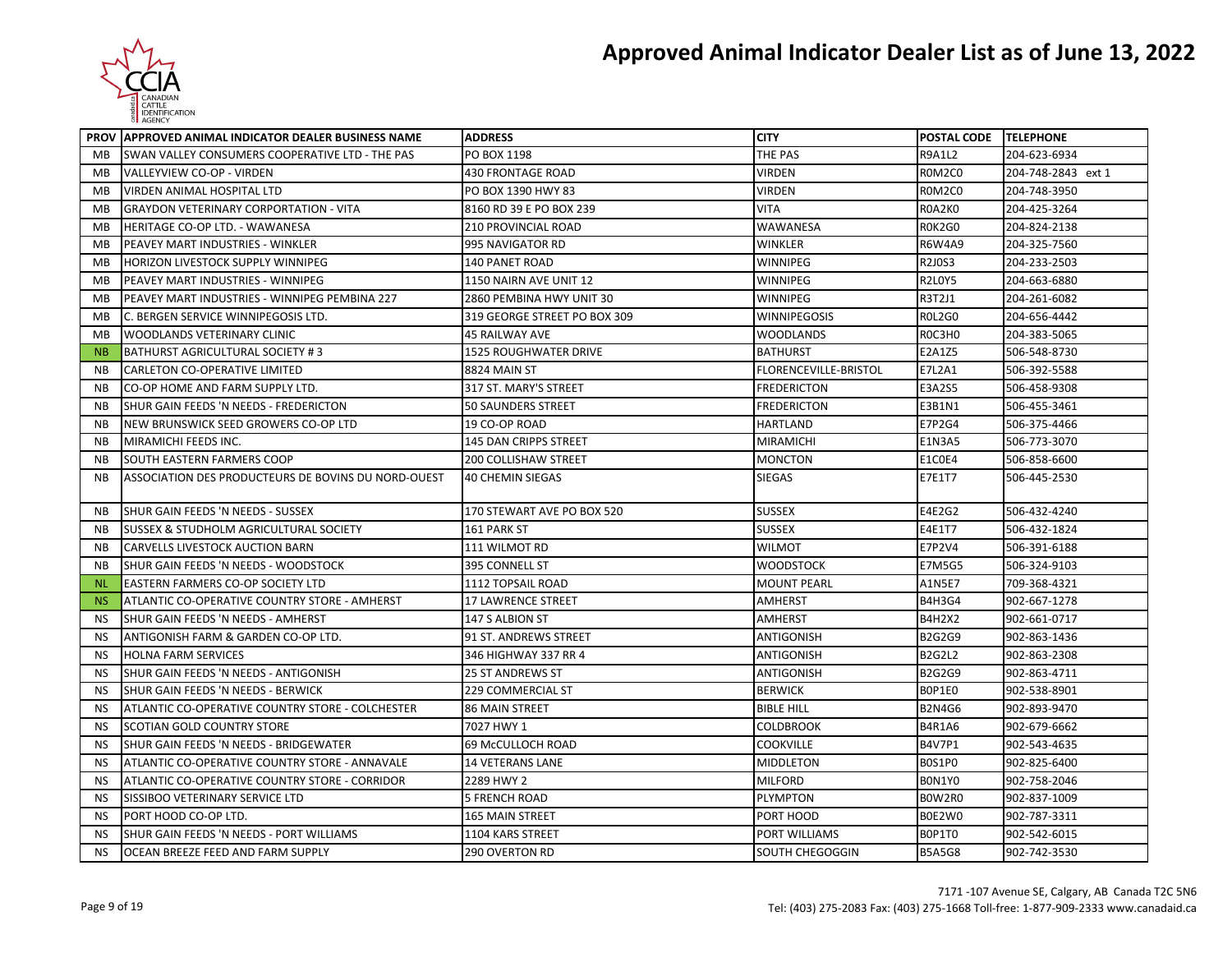

|                | PROV APPROVED ANIMAL INDICATOR DEALER BUSINESS NAME | <b>ADDRESS</b>                            | <b>CITY</b>            | POSTAL CODE TELEPHONE |                    |
|----------------|-----------------------------------------------------|-------------------------------------------|------------------------|-----------------------|--------------------|
| NS.            | <b>MEYER LIVESTOCK</b>                              | 245 RIVER RD                              | SPRINGVILLE            | BOK1BO                | 902-923-2408       |
| <b>NS</b>      | UNITED FARMERS CO-OP-SYDNEY                         | 502 KELTIC DR                             | SYDNEY                 | <b>B1P6H3</b>         | 902-564-8134       |
| <b>NS</b>      | <b>CLARENCE FARM SERVICES LTD. - TRURO</b>          | 65 INDUSTRIAL AVENUE                      | TRURO                  | <b>B2N6V1</b>         | 902-895-6366       |
| <b>NS</b>      | SHUR GAIN FEEDS 'N NEEDS - TRURO                    | 50 JUNIPER STREET                         | TRURO                  | <b>B2N5Z8</b>         | 902-893-3186       |
| <b>NS</b>      | UPPER STEWIACKE CO-OPERATIVE LIMITED                | 5477 HWY 289                              | <b>UPPER STEWIACKE</b> | BON2PO                | 902-671-2403       |
| <b>NS</b>      | SHUR GAIN FEEDS 'N NEEDS - WINDSOR                  | <b>48 MORISON DRIVE</b>                   | WINDSOR                | BON2TO                | 902-798-3100       |
| <b>ON</b>      | HARVEX AGROMART INC O/A DIXIE & EGAN                | 8050 COUNTY RD 29 PO BOX 60               | <b>ADDISON</b>         | <b>K0E1A0</b>         | 613-924-2632       |
| ON             | MEUNERIE ALEXANDRIA MILLING LTD.                    | <b>475 MASSIE CRES</b>                    | ALEXANDRIA             | K0C1A0                | 613-525-1973       |
| ON             | NEIGHBOURS COUNTRY STORE                            | 6423 HWY 89E                              | ALLISTON               | L9R1V2                | 705-435-5573       |
| ON             | ALMONTE ACE COUNTRY & GARDEN                        | 5736 COUNTY ROAD 29                       | ALMONTE                | K0A1A0                | 613-256-1633       |
| ON             | DUFFERIN VETERINARY SERVICES                        | 393602 COUNTY RD 12                       | AMARANTH               | L9W0N1                | 519-941-3111       |
| ON             | M & R FEEDS & FARM SUPPLY LTD - ARNPRIOR            | 70 DECOSTA STREET                         | <b>ARNPRIOR</b>        | <b>K7S0B5</b>         | 613-623-7311       |
| ON             | <b>FARMERS PLUS - ARTHUR</b>                        | 211 SMITH ST                              | <b>ARTHUR</b>          | N0G1A0                | 519-848-2888       |
| ON             | NEWRY VETERINARY SERVICE                            | 6005 PERTH LINE 72 RR 2                   | <b>ATWOOD</b>          | <b>N0G1B0</b>         | 519-356-9012       |
| ON             | HURON BAY CO-OPERATIVE INC - AUBURN                 | 38315 BLYTH RD                            | AUBURN                 | NOM1E0                | 519-526-7262       |
| 0 <sub>N</sub> | AYLMER STOCKYARDS INC. (Dealer)                     | 8933 WALKER ROAD RR 1                     | AYLMER                 | N5H2R1                | 519-765-2672       |
| ON             | <b>ELGIN FEEDS LTD.</b>                             | <b>26 BEECH STREET</b>                    | AYLMER                 | <b>N5H1A1</b>         | 226-289-2403       |
| 0 <sub>N</sub> | SHARPE FARM SUPPLIES LTD - AZILDA                   | 434 MONTEE PRINCIPALE                     | <b>AZILDA</b>          | <b>POM1B0</b>         | 705-983-4694       |
| ON             | HURON BAY CO-OPERATIVE INC - BELGRAVE               | 1 QUEEN'S ST                              | BELGRAVE               | N0G1E0                | 519-357-2711       |
| ON             | ARMSTRONG'S HOME HARDWARE                           | 2400 REGIONAL RD 56 PO BOX 449            | <b>BINBROOK</b>        | LOR1CO                | 905-692-4415       |
| 0 <sub>N</sub> | WRIGHT'S FEEDS 'N NEEDS 2659231 ONTARIO LIMITED     | 3490 HWY 7A BOX 247                       | <b>BLACKSTOCK</b>      | LOB1BO                | 905-986-4201       |
| ON             | <b>CARGILL AUCTION MARKET</b>                       | FIRE ROAD 40 CARGILL ROAD LOT 14, CONC. B | <b>BRANT TOWNSHIP</b>  | N0G1J0                | 519-366-2214       |
| 0 <sub>N</sub> | <b>BRECHIN FEED &amp; FARM SUPPLY</b>               | 2362 HWY 12                               | <b>BRECHIN</b>         | LOK1BO                | 705-484-5941       |
| ON             | H & I COUNTRY SUPPLY LTD.                           | 4129 BRINSTON ROAD BOX 53                 | <b>BRINSTON</b>        | K0E1C0                | 613-652-4828       |
| ON             | RITCHIE FEED AND SEED - BROCKVILLE                  | 3043 COUNTY ROAD 29 RR 4                  | <b>BROCKVILLE</b>      | K6V5T4                | 613-341-9343       |
| 0 <sub>N</sub> | <b>BRUSSELS AGRI SERVICES LTD.</b>                  | 42845B NEWRY ROAD                         | <b>BRUSSELS</b>        | N0G1H0                | 519-887-9391       |
| ON             | <b>NORWICH FEEDS LTD - BURFORD</b>                  | 63 CONC RD 8                              | <b>BURFORD</b>         | NOE1A0                | 519-449-2664       |
| ON             | NATURE FEED CENTRE INC.                             | 593797 HWY 59                             | BURGESSVILLE           | NOJ1CO                | 519-424-2540       |
| ON             | DAVIS FEED AND FARM SUPPLY                          | 15770 MOUNTAINVIEW ROAD                   | CALEDON                | L7C2V2                | 905-584-2880       |
| ON             | PEEL HARDWARE & SUPPLY                              | 10 WIGGINS ROAD                           | CALEDON                | L7C3T5                | 905-838-4434       |
| ON             | <b>FARMERS DEPOT</b>                                | 455 DOBBIE DR                             | CAMBRIDGE              | N1T1T1                | 519-621-2028       |
| ON             | <b>CAMLACHIE FEED</b>                               | 3912 EGREMONT RD PO BOX 100               | CAMLACHIE              | NON1EO                | 519-899-2285       |
| ON             | CAMPBELLFORD FARM SUPPLY                            | 19 INDUSTRIAL DRIVE                       | CAMPBELLFORD           | KOL1LO                | 705-653-4884       |
| ON             | <b>D H HICKSON LTD</b>                              | 2508 COUNTY ROAD 8 RR 5                   | CAMPBELLFORD           | KOL1LO                | 705-653-3660       |
| 0 <sub>N</sub> | <b>HOARDS STATION FARM SUPPLY</b>                   | 2793 COUNTY ROAD 8 RR 5                   | CAMPBELLFORD           | KOL1LO                | 705-653-0513       |
| 0 <sub>N</sub> | <b>CCWG LIVESTOCK SUPPLIES - CARLETON PLACE</b>     | 142 FRANKTOWN ROAD BOX 130                | <b>CARLETON PLACE</b>  | K7C3P3                | 613-257-2714 ext 5 |
| ON             | <b>BLOOMFIELD FEED COMPANY</b>                      | 7792 SEVENTH LINE EAST                    | CHATHAM                | <b>N7M5J6</b>         | 519-365-0249       |
| ON             | <b>B &amp; L FARM SERVICES LTD</b>                  | 107 1 AVE S                               | CHESLEY                | N0G1L0                | 519-363-3308       |
| ON             | <b>CHESLEY VETERINARY SERVICES</b>                  | 1773 BRUCE RD 10                          | <b>CHESLEY</b>         | N0G1L0                | 519-363-3431       |
| ON             | HURON BAY CO-OPERATIVE INC - CHESLEY                | 109 FIRST AVE N BOX 130                   | <b>CHESLEY</b>         | N0G1L0                | 519-363-2017       |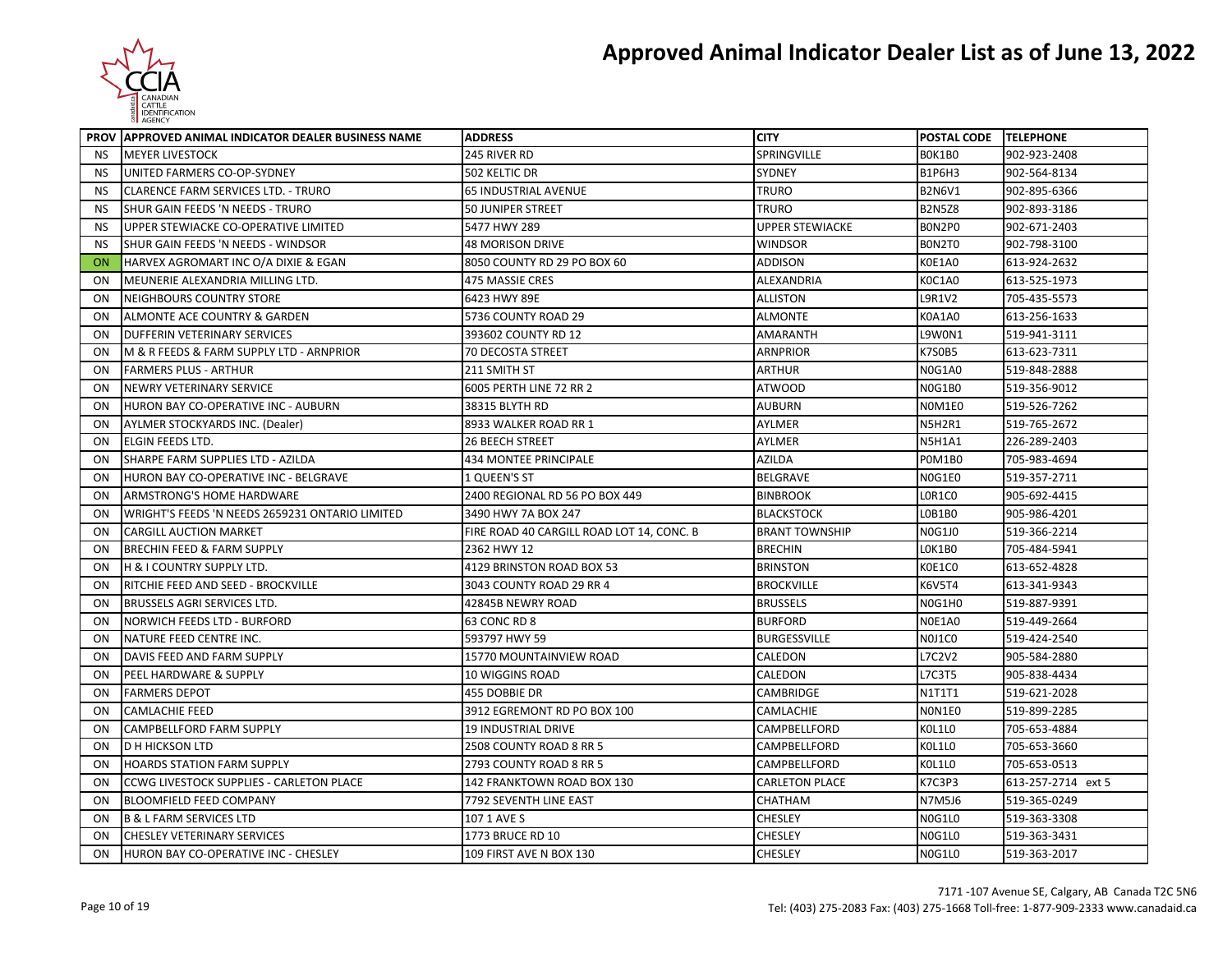

|    | PROV APPROVED ANIMAL INDICATOR DEALER BUSINESS NAME | <b>ADDRESS</b>               | <b>CITY</b>          | POSTAL CODE TELEPHONE |                      |
|----|-----------------------------------------------------|------------------------------|----------------------|-----------------------|----------------------|
| ON | MACEWEN AGRICENTRE INC.                             | <b>18 TURCOTTE RD</b>        | <b>COBDEN</b>        | KOJ1KO                | 613-646-2519         |
| ON | CCWG LIVESTOCK SUPPLIES - COOKSTOWN                 | 3807 HIGHWAY 89 BOX 1051     | <b>COOKSTOWN</b>     | LOL1LO                | 705-458-4800         |
| ON | WILLOWS AGRISERVICES - DELTA                        | 422 HARTSGRAVEL RD RR 1      | <b>DELTA</b>         | K0E1G0                | 613-928-2371         |
| ON | MCCLELLAND'S HARDWARE AND FEED                      | 3 LAKE HURON DR              | <b>DESBARATS</b>     | POR1EO                | 705-782-6281         |
| ON | SHARPE FARM SUPPLIES LTD - DESBORO                  | 742001 SDRD 4A               | <b>DESBORO</b>       | NOH1KO                | 519-794-2327         |
| ON | DORCHESTER PET & COUNTRY STORE                      | 4254 CATHERINE ST PO BOX 10  | <b>DORCHESTER</b>    | <b>NOL1G0</b>         | 519-268-7631         |
| ON | STARFRA FEEDS                                       | <b>153 DUORO NINTH LINE</b>  | DOURO-DUMMER         | K9J6Y1                | 705-740-2697         |
| ON | <b>MAR-SPAN BUILDING CENTRE</b>                     | 7873 WELLINGTON ROAD 8       | <b>DRAYTON</b>       | N0G1P0                | 519-638-2420 ext 208 |
| ON | HURON BAY CO-OPERATIVE INC - DUNDALK                | <b>35 DUNDALK ST</b>         | <b>DUNDALK</b>       | NOC1BO                | 519-923-2014         |
| ON | DAUPHIN FEED & SUPPLY LTD.                          | 83990 RIVER MILL LINE RR 1   | <b>DUNGANNON</b>     | NOM1RO                | 519-529-7951         |
| ON | <b>GRAND ERIE FARM &amp; COUNTRY LTD.</b>           | 1051 BROAD STREET E.         | <b>DUNNVILLE</b>     | N1A2Z1                | 905-774-7568         |
| ON | MB COUNTRY LIVING - CANBOROUGH                      | 9 MILL AVENUE RR 1           | <b>DUNNVILLE</b>     | N1A2W1                | 905-774-7591 ext 246 |
| ON | NORTH WELLINGTON CO-OP - DURHAM                     | 377 GARAFRAXA STREET SOUTH   | <b>DURHAM</b>        | N0G1R0                | 519-369-2415         |
| ON | <b>EARLTON COUNTRY STORE INC.</b>                   | <b>BOX 10</b>                | <b>EARLTON</b>       | POJ1EO                | 705-563-2671         |
| ON | ALGOMA AG CENTRE                                    | 3475 HWY 17B                 | <b>ECHO BAY</b>      | P0S1C0                | 705-248-2201         |
| ON | <b>EGANVILLE COUNTRY DEPOT</b>                      | 8763 HWY 41/60 RR 6          | <b>EGANVILLE</b>     | KOJ1TO                | 613-628-2272         |
| ON | <b>ELDALE VETERINARY SERVICES</b>                   | <b>150 CHURCH STREET</b>     | <b>ELMIRA</b>        | <b>N3B1N3</b>         | 519-669-5672         |
| ON | FARMERS PLUS - ELMIRA                               | 21 CHURCH ST W               | <b>ELMIRA</b>        | N3B1M2                | 519-669-5475         |
| ON | RITCHIE'S FEEDS 'N NEEDS                            | 1548 COUNTY RD 92            | <b>ELMVALE</b>       | LOL1PO                | 705-322-2363         |
| ON | <b>AGSIGHTS</b>                                     | 294 MILL STREET E UNIT 209   | <b>ELORA</b>         | <b>N0B1S0</b>         | 519-767-2665         |
| ON | LA COOPERATIVE AGRICOLE D'EMBRUN LTEE               | 755 NOTRE DAME ST PO BOX 189 | <b>EMBRUN</b>        | K0A1W0                | 613-443-7662         |
| ON | <b>EMO FEED SERVICE LTD</b>                         | 21 CANNING LANE PO BOX 26    | <b>EMO</b>           | POW1E0                | 807-482-2017         |
| ON | <b>BUDSON FARM &amp; FEED COMPANY</b>               | 93 MAIN STREET BOX 69        | ERIN                 | N0B1T0                | 519-833-2002         |
| ON | <b>ESSEX FEED WAREHOUSE LTD.</b>                    | <b>48 WILSON AVENUE</b>      | <b>ESSEX</b>         | N8M2M1                | 519-776-9200         |
| ON | MILLER'S ACE COUNTRY & GARDEN                       | 137 THAMES RD E              | <b>EXETER</b>        | <b>NOM1S3</b>         | 519-235-0500         |
| ON | ALLIANCE AGRI-TURF INC - FENELON FALLS              | 117 LINDSAY STREET           | <b>FENELON FALLS</b> | KOM1NO                | 705-887-2701         |
| ON | FINCH FEED & SEED LTD.                              | 45 MAIN ST PO BOX 119        | <b>FINCH</b>         | KOC1KO                | 613-984-1335         |
| ON | FINGAL FARM SUPPLY LTD.                             | 7655 UNION ROAD              | <b>FINGAL</b>        | NOL1KO                | 519-769-2070         |
| ON | FOREST AGRI SERVICES LTD.                           | 7 ENTERPRISE DRIVE BOX 492   | <b>FOREST</b>        | <b>NON1JO</b>         | 519-786-5331         |
| ON | D.M.D PICARD                                        | 4386 COUNTY ROAD 10          | <b>FOURNIER</b>      | K0B1G0                | 613-524-5453         |
| ON | HAMILTON BROS BUILDING AND FARM SUPPLIES LTD.       | 2047 GLEN HURON RD           | <b>GLEN HURON</b>    | LOM1LO                | 705-466-2244         |
| ON | <b>GLENCOE ACE COUNTRY AND GARDEN</b>               | 22466 DUNDONALD RD           | <b>GLENCOE</b>       | NOL1M0                | 519-287-3315         |
| ON | NORTHLAND AGROMART                                  | 10 HWY 540A                  | <b>GORE BAY</b>      | POP1H0                | 705-282-1508         |
| ON | HENSALL CO-OP - KURTZVILLE                          | 6663 PERTH LINE 88 RR 1      | <b>GOWANSTOWN</b>    | N0G1Y0                | 519-291-2220         |
| ON | DURHAM FARMERS COUNTY CO-OP - GRAFTON               | 10810A HWY 2 PO BOX 338      | <b>GRAFTON</b>       | K0K2G0                | 905-983-9134         |
| ON | OTTAWA LIVESTOCK EXCHANGE LTD                       | 1643 SALE BARN RD PO BOX 340 | <b>GREELY</b>        | <b>K4P1N6</b>         | 613-821-2634         |
| ON | SHARPE FARM SUPPLIES LTD - GUELPH                   | 7707 MILL ROAD RR 4          | <b>GUELPH</b>        | N1H6J1                | 519-837-0510         |
| ON | HAGERSVILLE AUCTION CENTRE                          | 97 - 1st LINE                | HAGERSVILLE          | N0A1H0                | 905-768-5601         |
| ON | HARWIL FARMS MOBILE FEEDS LTD                       | 4410 HWY 6                   | <b>HAGERSVILLE</b>   | N0A1H0                | 905-768-1118         |
| ON | NORTH WELLINGTON CO-OP - HANOVER                    | 691 10 ST                    | <b>HANOVER</b>       | N4N1S1                | 519-364-4777         |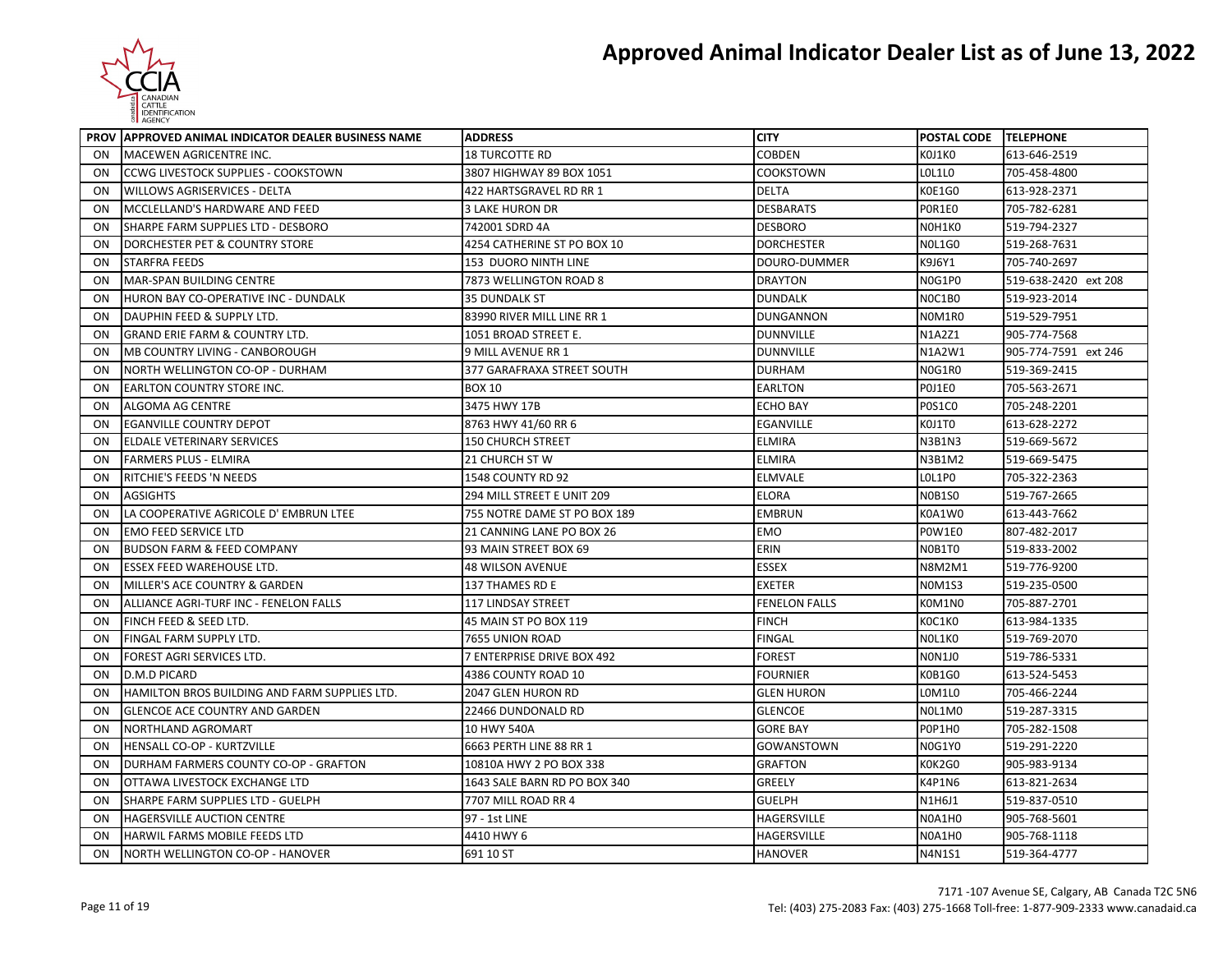

|           | PROV APPROVED ANIMAL INDICATOR DEALER BUSINESS NAME | <b>ADDRESS</b>                   | <b>CITY</b>         | POSTAL CODE TELEPHONE |              |
|-----------|-----------------------------------------------------|----------------------------------|---------------------|-----------------------|--------------|
| ON        | NORTH WELLINGTON CO-OP - HARRISTON                  | 56 MARGARET ST PO BOX 700        | <b>HARRISTON</b>    | <b>N0G1Z0</b>         | 519-338-2331 |
| ON        | WILLOWS AGRISERVICES - HARROWSMITH                  | RR 3 3560 WILTON ROAD            | <b>HARROWSMITH</b>  | K0H1V0                | 613-372-0417 |
| ON        | PARION ANIMAL NUTRITION                             | 596206 HWY 59                    | <b>HICKSON</b>      | NOJ1LO                | 519-462-2222 |
| ON        | OXFORD FEED SUPPLY LTD.                             | 360 HARRIS ST RR 5               | INGERSOLL           | <b>N5C3J8</b>         | 519-425-0684 |
| ON        | WILLOWS AGRISERVICES - KEMPTVILLE                   | 9 INDUSTRIAL RD                  | KEMPTVILLE          | K0G1J0                | 613-258-1567 |
| ON        | KINBURN FARM SUPPLY LTD                             | 3135 KINBURN SIDE ROAD PO BOX 52 | <b>KINBURN</b>      | K0A2H0                | 613-832-1130 |
| ON        | KINCARDINE COUNTRY DEPOT                            | 315 HAMILTON LANE                | KINCARDINE          | N2Z1E2                | 519-396-3451 |
| ON        | HOSKIN FEED & COUNTRY STORE LTD.                    | <b>171 RAILWAY AVENUE</b>        | KOMOKA              | NOL1RO                | 519-657-1744 |
| ON        | ALLIANCE AGRI-TURF INC - LINDSAY                    | <b>2134 LITTLE BRITAIN ROAD</b>  | LINDSAY             | <b>K9V4R2</b>         | 705-324-7761 |
| ON        | JONES FEED MILLS LTD                                | 1024 ALFRED ST                   | LINWOOD             | N0B2A0                | 519-698-2082 |
| ON        | METZGER VETERINARY SERVICES                         | 5200 AMENT LINE                  | <b>LINWOOD</b>      | N0B2A0                | 519-698-0034 |
| ON        | <b>CARSON'S AUCTION SERVICES</b>                    | 5531 PERTH LINE 86 RR 3          | LISTOWEL            | N4W3G8                | 519-291-2049 |
| ON        | LEIS FEED & SUPPLY LTD - LISTOWEL                   | 110 DAVID ST                     | <b>LISTOWEL</b>     | N4W0C5                | 519-291-4040 |
| ON        | LISTOWEL FARM SUPPLY LTD.                           | 5883 LINE 87 NORTH PERTH RR 3    | <b>LISTOWEL</b>     | N4W3G8                | 519-291-2501 |
| ON        | LUCKNOW DISTRICT CO-OP INC.                         | 86387 LUCKNOW LINE BOX 10        | LUCKNOW             | N0G2H0                | 519-529-7953 |
| ON        | MADOC FARM SUPPLY LTD.                              | 262 ST. LAWRENCE STREET W.       | <b>MADOC</b>        | кок2ко                | 613-473-4227 |
| ON        | HURON BAY CO-OPERATIVE INC - MARKDALE               | 774794 HWY 10 S                  | MARKDALE            | NOC1HO                | 519-986-2031 |
| ON        | HURON BAY CO-OPERATIVE INC - MILDMAY                | 1056 HWY 9 S                     | <b>MILDMAY</b>      | <b>N0G2J0</b>         | 519-367-2657 |
| ON        | MILDMAY VETERINARY PROFESSIONAL CORP.               | 1342 HWY 9 RR 5                  | <b>MILDMAY</b>      | <b>N0G2J0</b>         | 519-367-2691 |
| ON        | LEIS FEED & SUPPLY LTD - MILVERTON                  | 410 MAIN ST S PO BOX 341         | <b>MILVERTON</b>    | NOK1M0                | 519-595-2048 |
| ON        | ACE COUNTRY & GARDEN                                | 90 HURON ROAD SS1                | <b>MITCHELL</b>     | NOK1NO                | 519-348-8886 |
| ON        | MITCHELL VETERINARY SERVICES                        | 243 ONTARIO RD                   | <b>MITCHELL</b>     | NOK1NO                | 519-348-9711 |
| ON        | JAMIESON CAMPBELL 1989 LTD.                         | 3465 AMELIA STREET PO BOX 25     | <b>MONKLAND</b>     | K0C1V0                | 613-346-2044 |
| ON        | NORTH WELLINGTON CO-OP - MOUNT FOREST               | 404 MAIN ST S                    | <b>MOUNT FOREST</b> | NOG2L3                | 519-323-1271 |
| ON        | <b>THUNDER BAY FEEDS</b>                            | 5221 TOWNLINE ROAD               | <b>MURILLO</b>      | P7G1G5                | 807-935-2921 |
| ON        | <b>B-W FEED &amp; SEED LTD.</b>                     | 183 MILL STREET                  | <b>NEW HAMBURG</b>  | <b>N3A1P8</b>         | 519-662-1773 |
| ON        | TEMISKAMING LIVESTOCK EXCHANGE LTD                  | 883006 HWY 65                    | <b>NEW LISKEARD</b> | POJ1PO                | 705-544-3508 |
| ON        | <b>NORWICH FEEDS LTD</b>                            | 1 - 136 MAIN ST W                | <b>NORWICH</b>      | NOJ1PO                | 519-863-3905 |
| ON        | SUNDERLAND CO-OP - OAKWOOD AG CENTRE                | 381 TAYLOR'S RD                  | <b>OAKWOOD</b>      | K0M2M0                | 705-953-9660 |
| ON        | DURHAM FARMERS COUNTY CO-OP - ORONO                 | 5968 CO-OP ROAD BOX 178          | ORONO               | L0B1M0                | 905-983-9134 |
| ON        | SUNDERLAND CO-OP - OTONABEE                         | 2182 KEENE RD                    | <b>OTONABEE</b>     | K9J6X7                | 705-745-4607 |
| ON        | BAYSHORE COUNTRY FEEDS LTD.                         | 1304 - 2 AVENUE EAST             | <b>OWEN SOUND</b>   | N4K2J4                | 519-376-5830 |
| ON        | HURON BAY CO-OPERATIVE INC - OWEN SOUND             | 1320 - 2 AVE E                   | <b>OWEN SOUND</b>   | N4K2J4                | 519-376-5110 |
| ON        | ALLEN'S HOME HARDWARE BUILDING CENTRE               | 3098 BRUCE ROAD 3                | PAISLEY             | N0G2N0                | 519-353-5150 |
| ON        | PAISLEY VETERINARY SERVICES                         | 79 QUEEN ST S                    | PAISLEY             | N0G2N0                | 519-353-4000 |
| ON        | 5-SPAN FEED & SEED INC                              | 2488 COUNTY RD 29 PO BOX 194     | PAKENHAM            | K0A2X0                | 613-624-5569 |
| ON        | M & R FEEDS & FARM SUPPLY - MICKSBURG               | 2768 MICKSBURG RD RR 3           | <b>PEMBROKE</b>     | K8A6W4                | 613-735-3689 |
| <b>ON</b> | M & R FEEDS & FARM SUPPLY - PEMBROKE                | 1185 PEMBROKE ST E               | PEMBROKE            | K8A7R6                | 613-732-2843 |
| ON        | PERTH AND WESTPORT VETERINARY PROFESSIONAL          | <b>118 SUNSET BLVD</b>           | <b>PERTH</b>        | <b>K7H3C6</b>         | 613-267-7373 |
|           | CORPORATION                                         |                                  |                     |                       |              |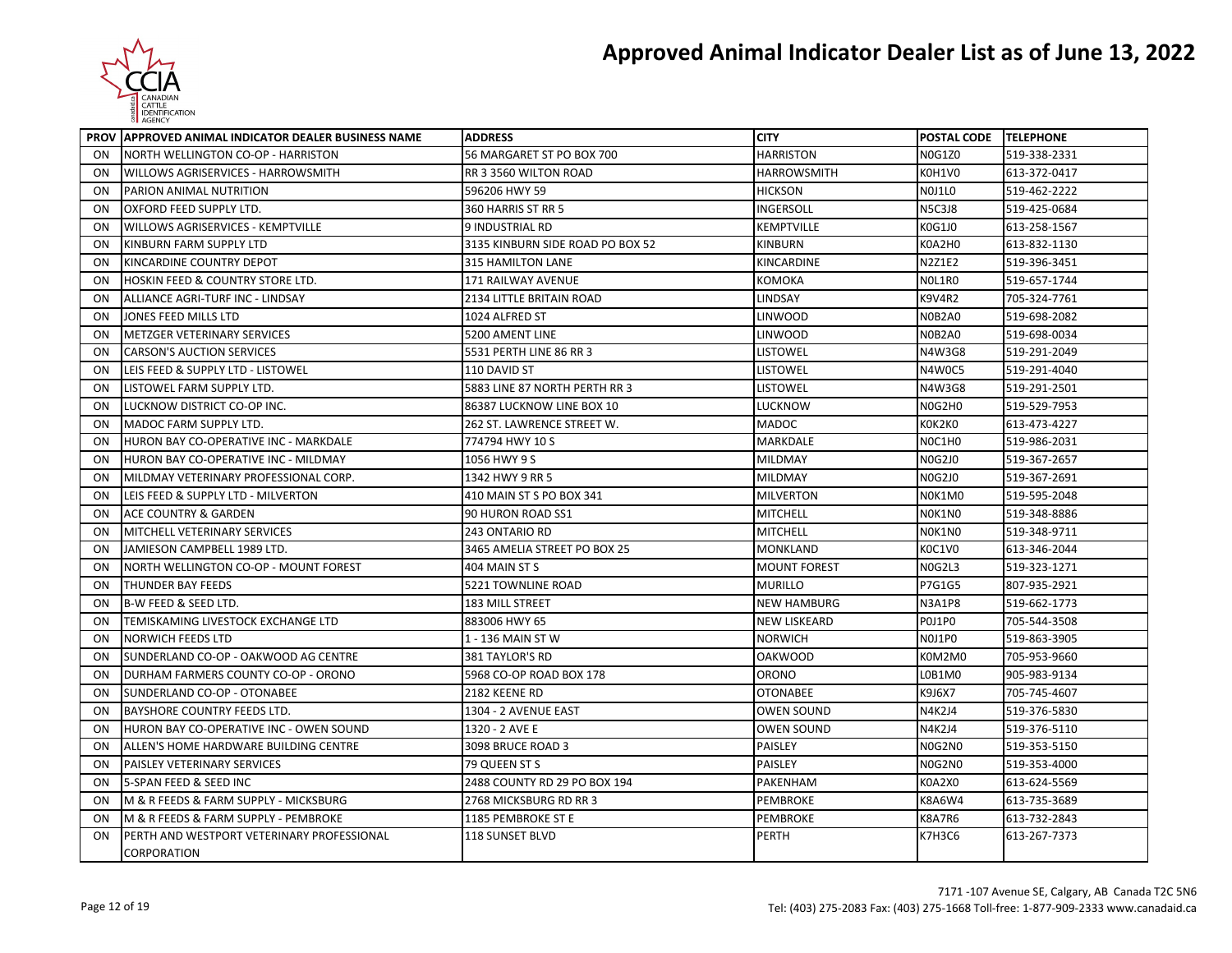

|                | PROV APPROVED ANIMAL INDICATOR DEALER BUSINESS NAME  | <b>ADDRESS</b>                    | <b>CITY</b>          | <b>POSTAL CODE TELEPHONE</b> |              |
|----------------|------------------------------------------------------|-----------------------------------|----------------------|------------------------------|--------------|
| 0 <sub>N</sub> | <b>ERNEST BOYLES &amp; SONS LTD.</b>                 | 2021 BENSFORT ROAD                | PETERBOROUGH         | K9J0G7                       | 705-745-2211 |
| ON             | COUNTY FARM CENTRE LTD.                              | 38 COLD STORAGE ROAD              | <b>PICTON</b>        | K0K2T0                       | 613-476-2171 |
| ON             | PICTON FARM SUPPLY                                   | 179 COUNTY RD 4                   | <b>PICTON</b>        | KOK2TO                       | 613-476-7507 |
| ON             | <b>BAKERS FEED STORE LIMITED</b>                     | 1535 COUNTY ROAD 42 RR 1          | PORTLAND             | K0G1V0                       | 613-272-2545 |
| ON             | KRAUSE FARMS FOOD & FEED                             | 357 CLARK ST                      | POWASSAN             | <b>POH1ZO</b>                | 705-724-2500 |
| ON             | SINDEN FEED & SEED                                   | 15 MAIN ST S PO BOX 422           | <b>PRINCETON</b>     | <b>NOJ1VO</b>                | 519-458-4770 |
| ON             | <b>QUEENSVILLE FARM SUPPLY</b>                       | 1631 QUEENSVILLE SIDE RD          | QUEENSVILLE          | LOG1R0                       | 905-478-4180 |
| ON             | M & R FEEDS & FARM SUPPLY LTD - RENFREW              | 400 RAGLAN ST S                   | <b>RENFREW</b>       | <b>K7V1R8</b>                | 613-432-8886 |
| ON             | HENSALL DISTRICT CO-OPERATIVE - RIPLEY               | 94 HURON STREET BOX 400           | RIPLEY               | N0G2R0                       | 519-395-5955 |
| ON             | UNIAG COOPERATIVE - ST ISIDORE                       | 4650 RUE STE-CATHERINE            | <b>SAINT ISIDORE</b> | KOC2BO                       | 450-245-3308 |
| ON             | TCO AGROMART LTD. - SELBY                            | 11 PLEASANT DRIVE                 | SELBY                | KOK2ZO                       | 613-354-4424 |
| ON             | SETTLERS SUPPLIES INC                                | 1139 SETTLERS RD                  | SHEFFIELD            | <b>LOR1Z0</b>                | 519-740-2094 |
| ON             | THUNDER BAY CO-OPERATIVE FARM SUPPLY                 | <b>560 BOUNDARY DRIVE</b>         | <b>SLATE RIVER</b>   | <b>P7J0A5</b>                | 807-475-5190 |
| ON             | LOWDEN'S FEED & SUPPLY                               | 7269 HWY 20 RR 1                  | SMITHVILLE           | LOR2A0                       | 905-957-2049 |
| ON             | MB COUNTRY LIVING - SMITHVILLE/FULTON                | 2911 SOUTH GRIMSBY ROAD 18 RR 1   | SMITHVILLE           | LOR2A0                       | 905-643-3754 |
| ON             | AVON FEEDMILL INC.                                   | 15538 PUTNAM ROAD                 | SPRINGFIELD          | <b>NOL2JO</b>                | 519-269-3968 |
| ON             | UNIAG COOPERATIVE - ST ALBERT                        | 1312 ROUTE 900 E                  | <b>ST ALBERT</b>     | K0A3C0                       | 613-987-2152 |
| ON             | SHARPE FARM SUPPLIES LTD - ST GEORGE                 | 239 HWY 5                         | <b>ST GEORGE</b>     | NOE1NO                       | 519-448-1454 |
| ON             | LINWOOD VETERINARY SERVICES PROFESSIONAL CORPORATION | 1010 INDUSTRIAL CRESCENT          | <b>ST. CLEMENTS</b>  | N0B2M0                       | 519-698-2610 |
| ON             | THE HITCHING POST LTD                                | 480 QUEEN ST W PO BOX 670         | <b>ST. MARYS</b>     | N4X1B4                       | 519-284-2360 |
| ON             | STAYNER TOWN AND COUNTRY                             | 7252 HIGHWAY 26 BOX 1140          | <b>STAYNER</b>       | L0M1S0                       | 705-428-5407 |
| ON             | BRUNET & WYLIE LTD.                                  | 4970 MILL ST PO BOX 89            | ST-EUGÈNE            | K0B1P0                       | 613-674-2166 |
| ON             | <b>STIRLING FEED &amp; SEED</b>                      | 52 MILL ST                        | <b>STIRLING</b>      | KOK3EO                       | 613-395-2518 |
| ON             | RAINY RIVER CATTLEMEN'S ASSOCIATION                  | 97 SALES BARN ROAD                | <b>STRATTON</b>      | <b>POW1NO</b>                | 807-482-2863 |
| ON             | SUNDERLAND CO-OP                                     | 1 RIVER ST                        | SUNDERLAND           | LOC1HO                       | 705-357-3491 |
| ON             | KEADY LIVESTOCK MARKET LTD.                          | 117012 GREY ROAD 3 RR 4           | <b>TARA</b>          | N0H2N0                       | 519-934-2339 |
| ON             | YANTZI'S FEED AND SEED LTD.                          | 65 WOODSTOCK STREET N. PO BOX 459 | <b>TAVISTOCK</b>     | N0B2R0                       | 519-655-2033 |
| ON             | HURON BAY CO-OPERATIVE INC - TEESWATER               | 29 CLINTON ST S BOX 39            | <b>TEESWATER</b>     | <b>N0G2S0</b>                | 519-392-0090 |
| ON             | THORNDALE FARM SUPPLIES (2003) LTD                   | 197 KING ST PO BOX 39             | THORNDALE            | NOM2P0                       | 519-461-1490 |
| ON             | <b>NORTHERN FEED &amp; SUPPLIES</b>                  | 964027 DEVELOPMENT RD             | THORNLOE             | <b>P0J1S0</b>                | 705-647-5365 |
| ON             | <b>DOUBLE JB FEEDS</b>                               | 959 MARSHALL ROAD                 | TINY                 | LOK2E1                       | 705-526-0563 |
| ON             | <b>TCO AGROMART - TRENTON</b>                        | 18262 TELEPHONE ROAD BOX 517      | <b>TRENTON</b>       | <b>K8V5R7</b>                | 613-394-3371 |
| ON             | SHARPE FARM SUPPLIES LTD - UXBRIDGE                  | 125 BROCK ST W                    | <b>UXBRIDGE</b>      | L9P1P4                       | 905-852-3355 |
| ON             | VANKLEEK HILL COUNTRY DEPOT                          | <b>26 HOME AVENUE</b>             | <b>VANKLEEK HILL</b> | K0B1R0                       | 613-678-5800 |
| ON             | VANKLEEK HILL LIVESTOCK EXCHANGE LTD                 | 1239 RIDGE RD BOX 134             | <b>VANKLEEK HILL</b> | K0B1R0                       | 613-678-3008 |
| ON             | <b>VERNER AG CENTRE</b>                              | 723 GINGRAS AVE                   | <b>VERNER</b>        | P0H2M0                       | 705-594-1268 |
| ON             | MB COUNTRY LIVING - WAINFLEET                        | 31904 PARK ST PO BOX 175          | WAINFLEET            | L0S1V0                       | 905-899-3431 |
| ON             | WALKERTON HANOVER VETERINARY CLINIC                  | 8 SIDEROAD 20 RR 2                | WALKERTON            | N0G2V0                       | 519-881-2090 |
| ON             | <b>SMB MFG INC</b>                                   | 6376 YATTON SIDE RD PO BOX 23     | WALLENSTEIN          | <b>N0B2S0</b>                | 519-669-1537 |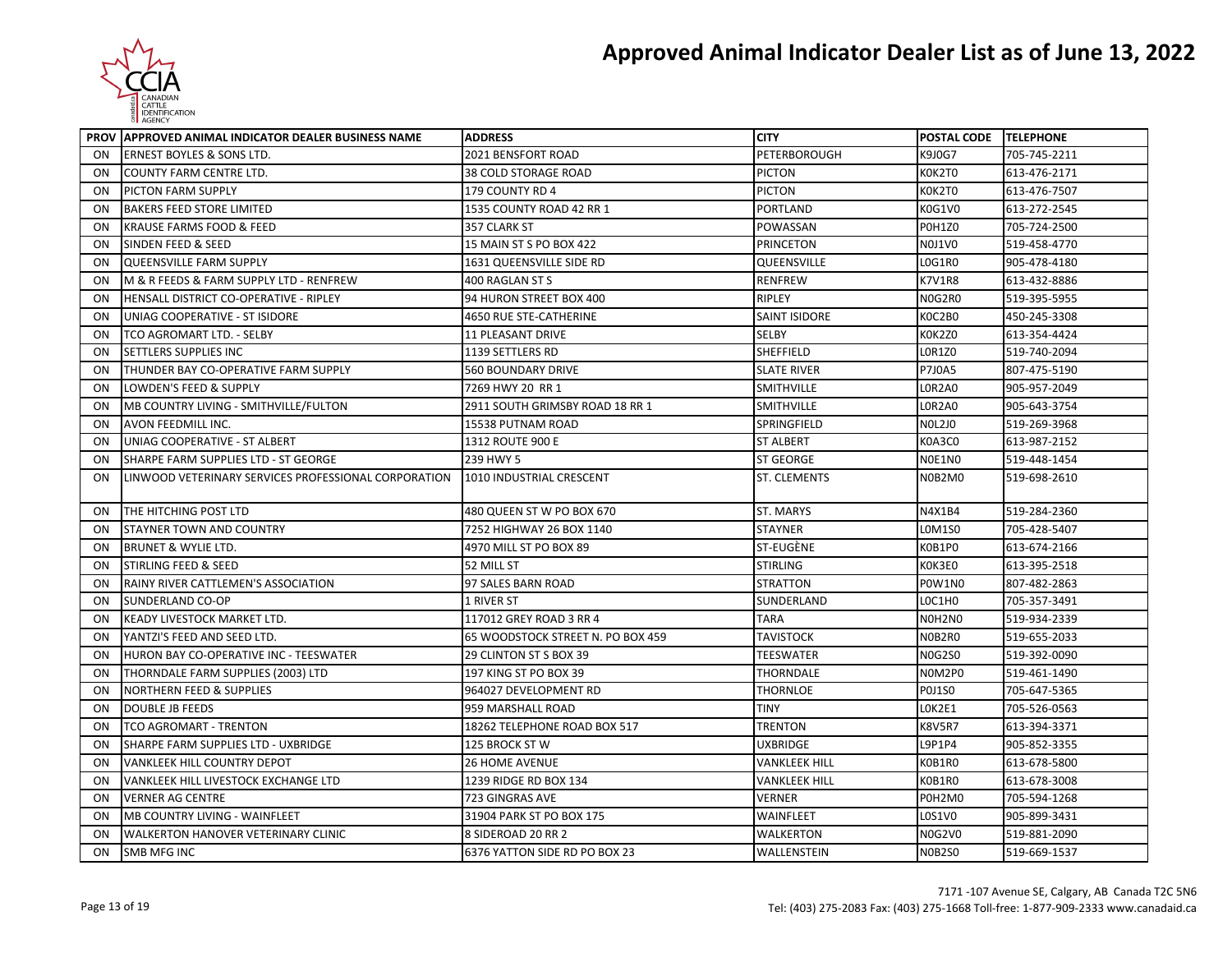

|                | PROV APPROVED ANIMAL INDICATOR DEALER BUSINESS NAME   | <b>ADDRESS</b>                     | <b>CITY</b>          | POSTAL CODE TELEPHONE |              |
|----------------|-------------------------------------------------------|------------------------------------|----------------------|-----------------------|--------------|
| <b>ON</b>      | <b>WALTERS FALLS MILLING LTD</b>                      | 124 VICTORIA ST                    | <b>WALTERS FALLS</b> | NOH <sub>2SO</sub>    | 519-794-2747 |
| ON             | <b>WARKWORTH FARM SUPPLY</b>                          | 9 MILL ST                          | <b>WARKWORTH</b>     | KOK3KO                | 705-924-9498 |
| ON             | ONTARIO LIVESTOCK EXCHANGE INC                        | 856 WEBER ST N                     | <b>WATERLOO</b>      | <b>N2J4A9</b>         | 519-884-2082 |
| 0 <sub>N</sub> | FOREST AGRI SERVICES LTD. - WATFORD                   | 615 BOND ST                        | WATFORD              | N0M2S0                | 519-876-3099 |
| ON             | MCNEIL FEED & GRAIN                                   | 462 FRONT STREET BOX 249           | <b>WATFORD</b>       | <b>NOM2S0</b>         | 519-876-3014 |
| ON             | LEIS FEED & SUPPLY LTD - WELLESLEY                    | 1214 QUEEN'S BUSH RD               | WELLESLEY            | NOB2TO                | 519-656-2810 |
| ON             | HURON BAY CO-OPERATIVE INC - WIARTON                  | 681 BERFORD ST PO BOX 508          | <b>WIARTON</b>       | NOH2TO                | 519-534-1840 |
| ON             | DUNDAS FEED & SEED LTD.                               | 12270 COUNTY RD 38                 | <b>WINCHESTER</b>    | KOC2KO                | 613-774-2044 |
| ON             | RITCHIE FEED AND SEED - WINCHESTER                    | 685 ST. LAWRENCE STREET            | <b>WINCHESTER</b>    | KOC2KO                | 613-774-3538 |
| 0 <sub>N</sub> | EDGAR'S FEED & SEED                                   | 222 AMBERLEY RD                    | WINGHAM              | N0G2W0                | 519-357-2122 |
| 0 <sub>N</sub> | <b>CORNER FARM MARKET</b>                             | 674 PEEL ST                        | <b>WOODSTOCK</b>     | N4S1L3                | 519-537-3561 |
| 0 <sub>N</sub> | KAWARTHA LAKES COMMUNITY SALE BARN (Dealer)           | 580 WOODVILLE RD                   | <b>WOODVILLE</b>     | K0M2T0                | 705-439-4444 |
| <b>PE</b>      | AGRO CO-OP ASSOCIATION LTD.                           | <b>12 EXHIBITION DRIVE</b>         | <b>CHARLOTTETOWN</b> | C1A5Z5                | 902-892-9141 |
| <b>PE</b>      | CHARLOTTETOWN VETERINARY CLINIC LTD.                  | 5 KIRKWOOD DRIVE                   | <b>CHARLOTTETOWN</b> | C1A2T4                | 902-892-4288 |
| <b>PE</b>      | PHILLIPS AGRI SERVICES                                | <b>18 EXHIBITION DRIVE</b>         | CHARLOTTETOWN        | C1A5Z5                | 902-892-1275 |
| PE             | CLARENCE FARM SERVICES LTD. - HUNTER RIVER            | 4265 HOPEDALE ROAD BOX 28          | <b>HUNTER RIVER</b>  | C0A1N0                | 902-964-3050 |
| PE             | KENSINGTON CO-OPERATIVE ASSOC. LTD.                   | 48 VICTORIA STREET EAST PO BOX 338 | <b>KENSINGTON</b>    | C0B1M0                | 902-836-3116 |
| <b>PE</b>      | MONTAGUE VETERINARY CLINIC (1978) INC                 | 100 QUEENS RD                      | <b>MONTAGUE</b>      | C0A1R0                | 902-838-2281 |
| PE             | OLEARY FARMERS CO-OP LTD                              | PO BOX 219 507 MAIN ST             | O'LEARY              | C0B1V0                | 902-859-2550 |
| PE             | SHUR GAIN FEEDS 'N NEEDS - SUMMERSIDE                 | 70 OTTAWA STREET                   | <b>SUMMERSIDE</b>    | C1N2V5                | 902-888-5216 |
| <b>SK</b>      | <b>BONO HOLDINGS</b>                                  | <b>453 RAILWAY AVENUE</b>          | ABBEY                | SONOAO                | 306-689-2666 |
| <b>SK</b>      | PIONEER CO-OP - ABBEY                                 | <b>419 RAILWAY AVE</b>             | ABBEY                | SONOA0                | 306-689-2464 |
| <b>SK</b>      | LITTLE B LAND & CATTLE LTD. -Dealer                   | 414 1ST AVE                        | <b>ALAMEDA</b>       | SOCOAO                | 306-489-2258 |
| <b>SK</b>      | PRAIRIE NORTH CO-OPERATIVE LIMITED - ARCHERWILL       | 107 - 1 AVENUE PO BOX 40           | ARCHERWILL           | SOEOBO                | 306-323-2112 |
| SK             | THE ARCOLA CO-OPERATIVE ASSOCIATION LTD.              | 120 HWY 13 E                       | <b>ARCOLA</b>        | SOCOGO                | 306-455-2393 |
| <b>SK</b>      | ANIMAL HOSPITAL OF ASSINIBOIA                         | <b>424 RAILWAY AVE</b>             | <b>ASSINIBOIA</b>    | SOHOBO                | 306-642-4204 |
| SΚ             | ASSINIBOIA LIVESTOCK AUCTION                          | 200 NORTH RAILWAY AVENUE WEST      | ASSINIBOIA           | SOHOBO                | 306-642-5358 |
| <b>SK</b>      | ASSINIBOIA VETERINARY CLINIC                          | 600 - 1 AVENUE EAST                | ASSINIBOIA           | SOHOBO                | 306-642-4447 |
| <b>SK</b>      | PEAVEY MART INDUSTRIES - ASSINIBOIA                   | 640 1 AVE W                        | <b>ASSINIBOIA</b>    | SOHOBO                | 306-642-3334 |
| <b>SK</b>      | SOUTHLAND CO-OPERATIVE LTD. - ASSINIBOIA              | HWY 2N                             | <b>ASSINIBOIA</b>    | SOHOBO                | 306-642-4933 |
| SK             | MOOSE JAW CO-OPERATIVE ASSOCIATION LTD- AVONLEA STORE | <b>300 MCRORIE AVENUE</b>          | <b>AVONLEA</b>       | SOHOCO                | 306-868-2133 |
| SK             | THE BANKEND CO-OP                                     | 100 MAIN ST                        | <b>BANKEND</b>       | <b>SOA0G0</b>         | 306-576-2303 |
| SΚ             | PRAIRIE SKY CO-OPERATIVE ASSOCIATION LTD.             | <b>PO BOX 60</b>                   | <b>BEAUBIER</b>      | SOCOHO                | 306-447-4613 |
| <b>SK</b>      | RIVERBEND CO-OPERATIVE LTD. - BEECHY                  | 208 RAILWAY AVENUE                 | <b>BEECHY</b>        | SOLOCO                | 306-859-2136 |
| SK             | BENGOUGH CO-OPERATIVE LTD                             | 140 3 ST E                         | <b>BENGOUGH</b>      | SOCOKO                | 306-268-2040 |
| SK             | <b>AUST'S GENERAL STORE</b>                           | <b>BOX 89</b>                      | <b>BIG BEAVER</b>    | S0H0G0                | 306-267-4520 |
| <b>SK</b>      | LAKE COUNTRY CO-OP BIG RIVER HOME CENTRE              | <b>BOX 238</b>                     | <b>BIG RIVER</b>     | SOJOEO                | 306-469-2014 |
| <b>SK</b>      | <b>BIGGAR VETERINARY CLINIC</b>                       | 501 1 AVE E                        | <b>BIGGAR</b>        | SOKOMO                | 306-948-3642 |
| SK             | <b>DUPEROW CO-OP</b>                                  | BOX 1180 10 INDUSTRIAL DRIVE       | <b>BIGGAR</b>        | S0K0M0                | 306-948-2706 |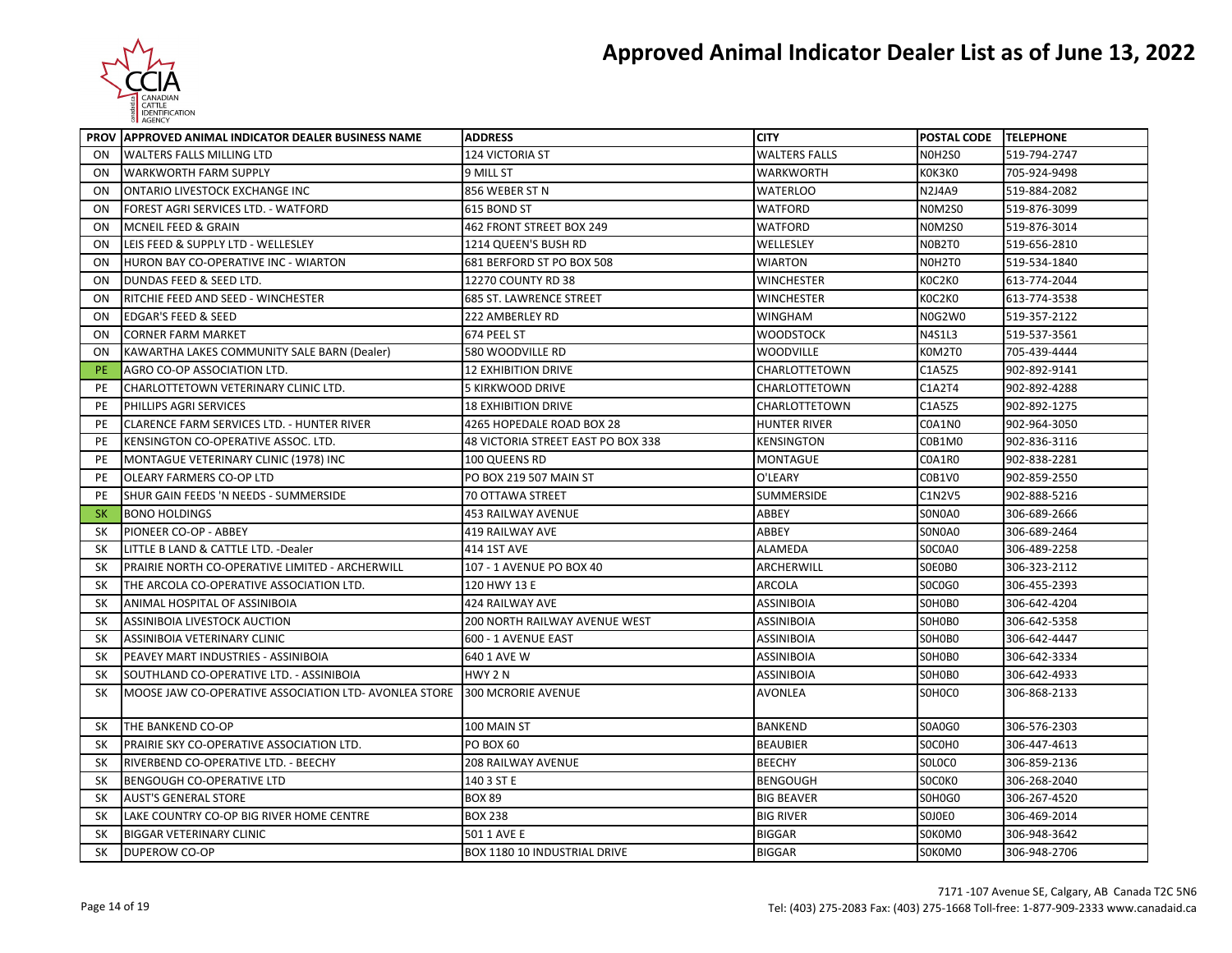

|           | PROV APPROVED ANIMAL INDICATOR DEALER BUSINESS NAME     | <b>ADDRESS</b>                 | <b>CITY</b>          | <b>POSTAL CODE TELEPHONE</b> |              |
|-----------|---------------------------------------------------------|--------------------------------|----------------------|------------------------------|--------------|
| <b>SK</b> | BORDEN CO-OPERATIVE ASSN LTD.                           | 205 1 AVE                      | <b>BORDEN</b>        | SOKONO                       | 306-997-2076 |
| <b>SK</b> | BORDERLAND CO-OP - BROADVIEW                            | <b>628 MAIN STREET</b>         | <b>BROADVIEW</b>     | S0G0K0                       | 306-696-2747 |
| SΚ        | THE BRUNO CO-OP                                         | <b>PO BOX 99</b>               | <b>BRUNO</b>         | SOKOSO                       | 306-369-2271 |
| <b>SK</b> | THE BULYEA CO-OP ASS'N.                                 | <b>11 ASHLEY ST</b>            | <b>BULYEA</b>        | SOGOLO                       | 306-725-4931 |
| SK        | PIONEER CO-OP - CABRI                                   | 201 RAILWAY AVE                | CABRI                | SONOJO                       | 306-587-2555 |
| <b>SK</b> | HEAD FOR THE HILLS VETERINARY HEALTH SERVICES - CARLYLE | <b>HWY 13 N</b>                | CARLYLE              | SOCORO                       | 306-453-2446 |
| <b>SK</b> | BORDER VET ANIMAL HEALTH SERVICES                       | 402 GRID ROAD SOUTH            | <b>CARNDUFF</b>      | SOCOSO                       | 306-482-3678 |
| <b>SK</b> | SOURIS VALLEY VETERINARY SERVICES                       | 202 - 2 ST E                   | CARNDUFF             | SOCOSO                       | 306-482-5252 |
| SK        | CARROT RIVER CO-OP LTD.                                 | 1002 MAIN STREET               | <b>CARROT RIVER</b>  | SOEOLO                       | 306-768-2622 |
| <b>SK</b> | PALLISER PLAINS CO-OP ASSN LTD - CENTRAL BUTTE          | 720 SERVICE RD                 | <b>CENTRAL BUTTE</b> | SOHOTO                       | 306-796-2115 |
| SΚ        | LAKE COUNTRY CO-OPERATIVE - CHOICELAND                  | <b>BOX 310</b>                 | CHOICELAND           | S0J0M0                       | 306-428-2175 |
| <b>SK</b> | THE MACRORIE CO-OP - CONQUEST BRANCH                    | <b>1 KIRKTON ST</b>            | <b>CONQUEST</b>      | <b>SOLOLO</b>                | 306-856-2142 |
| SΚ        | PIONEER CO-OP - CONSUL                                  | 101 RAILWAY AVE                | CONSUL               | SONOPO                       | 306-299-2022 |
| <b>SK</b> | LIVING SKY CO-OPERATIVE ASSOCIATION LTD. - CORNING      | <b>BOX 130</b>                 | <b>CORNING</b>       | SOGOTO                       | 306-224-4414 |
| <b>SK</b> | PRAIRIE CO-OPERATIVE LIMITED - CUPAR                    | HWY 22 & LANSDOWNE ST          | <b>CUPAR</b>         | S0G0Y0                       | 306-723-1200 |
| SK        | DAVIDSON HOME HARDWARE                                  | 213 WASHINGTON AVE PO BOX 1088 | <b>DAVIDSON</b>      | S0G1A0                       | 306-567-5447 |
| <b>SK</b> | RIVERBEND CO-OPERATIVE LTD. - DAVIDSON                  | 912 RAILWAY STREET             | <b>DAVIDSON</b>      | S0G1A0                       | 306-567-2013 |
| SΚ        | SHERWOOD CO-OPERATIVE ASSOCIATION LTD - DYSART          | 906 RAILWAY AVE                | <b>DYSART</b>        | SOG1HO                       | 306-432-2221 |
| <b>SK</b> | EARL GREY VETERINARY SERVICES P.C. LTD.                 | 109 ASSINIBOIA AVE             | <b>EARL GREY</b>     | S0G1J0                       | 306-939-2264 |
| <b>SK</b> | PIONEER CO-OP - EASTEND BRANCH                          | 220 MAPLE AVE                  | <b>EASTEND</b>       | SONOTO                       | 306-295-3651 |
| SK        | HOOVES & PAWS VETERINARY CLINIC                         | 116 MAIN ST                    | <b>ELROSE</b>        | SOLOZO                       | 306-378-2252 |
| <b>SK</b> | <b>SAPARA'S DRUG MART</b>                               | PO BOX 1599                    | <b>ESTERHAZY</b>     | S0A0X0                       | 306-745-6662 |
| SΚ        | TWIN VALLEY VETERINARY HEALTH SERVICES                  | 424 MAPLE ST PO BOX 1990       | <b>ESTERHAZY</b>     | S0A0X0                       | 306-745-6642 |
| SK        | PEAVEY MART INDUSTRIES - ESTEVAN                        | 400 KING STREET UNIT 3001      | <b>ESTEVAN</b>       | S4A2B4                       | 306-634-8090 |
| SΚ        | PRAIRIE ANIMAL HEALTH CENTRE - ESTEVAN                  | 108 BREEZE STREET              | <b>ESTEVAN</b>       | S4A2H7                       | 306-634-7123 |
| <b>SK</b> | SOUTHERN PLAINS CO-OP                                   | 313 KENSINGTON AVE             | <b>ESTEVAN</b>       | S4A2A2                       | 306-637-4300 |
| SΚ        | FOAM LAKE VETERINARY SERVICES                           | <b>PO BOX 968</b>              | <b>FOAM LAKE</b>     | <b>SOA1A0</b>                | 306-272-3358 |
| SK        | PIONEER CO-OP - FRONTIER                                | <b>HWY 18 E</b>                | <b>FRONTIER</b>      | SONOWO                       | 306-296-2023 |
| <b>SK</b> | SOUTHERN PLAINS CO-OPERATIVE LTD - GAINSBOROUGH         | 95 RAILWAY AVE                 | <b>GAINSBOROUGH</b>  | SOCOZO                       | 306-685-2122 |
| SΚ        | DKF RED ANGUS                                           | PO BOX 23                      | <b>GLADMAR</b>       | S0C1A0                       | 306-969-4506 |
| <b>SK</b> | MEADOW LAKE CO-OP - GOODSOIL BRANCH                     | <b>BOX 40</b>                  | <b>GOODSOIL</b>      | S0M1A0                       | 306-238-2044 |
| SK        | <b>WHYTE'S FEED STORE</b>                               | 333 1 AVE W                    | <b>GRAVELBOURG</b>   | SOH1XO                       | 306-648-3366 |
| <b>SK</b> | <b>BORDERLAND CO-OP - GRENFELL</b>                      | <b>739 QUAPPELLE STREET</b>    | <b>GRENFELL</b>      | <b>SOG2B0</b>                | 306-697-2400 |
| SΚ        | PIONEER CO-OP - GULL LAKE                               | 625 PROTON AVE PO BOX 240      | <b>GULL LAKE</b>     | <b>SON1A0</b>                | 306-672-4105 |
| <b>SK</b> | <b>HAFFORD CO-OP</b>                                    | 110 HWY 40                     | <b>HAFFORD</b>       | S0J1A0                       | 306-549-2166 |
| <b>SK</b> | <b>NEW VISION AGRO</b>                                  | 232 W SERVICE RD               | <b>HAGUE</b>         | <b>SOK1XO</b>                | 306-225-2226 |
| SΚ        | GRASSROOTS COOPERATIVE LTD. - HAZENMORE                 | 216 MAIN ST                    | HAZENMORE            | SON1CO                       | 306-264-5111 |
| <b>SK</b> | PIONEER CO-OP - HERBERT                                 | 32 SHAW ST                     | <b>HERBERT</b>       | <b>SOH2A0</b>                | 306-784-2232 |
| SK        | KINDERSLEY & DISTRICT CO-OPERATIVE LTD                  | 1 MAIN ST                      | <b>HOOSIER</b>       | <b>SOL1SO</b>                | 306-838-4405 |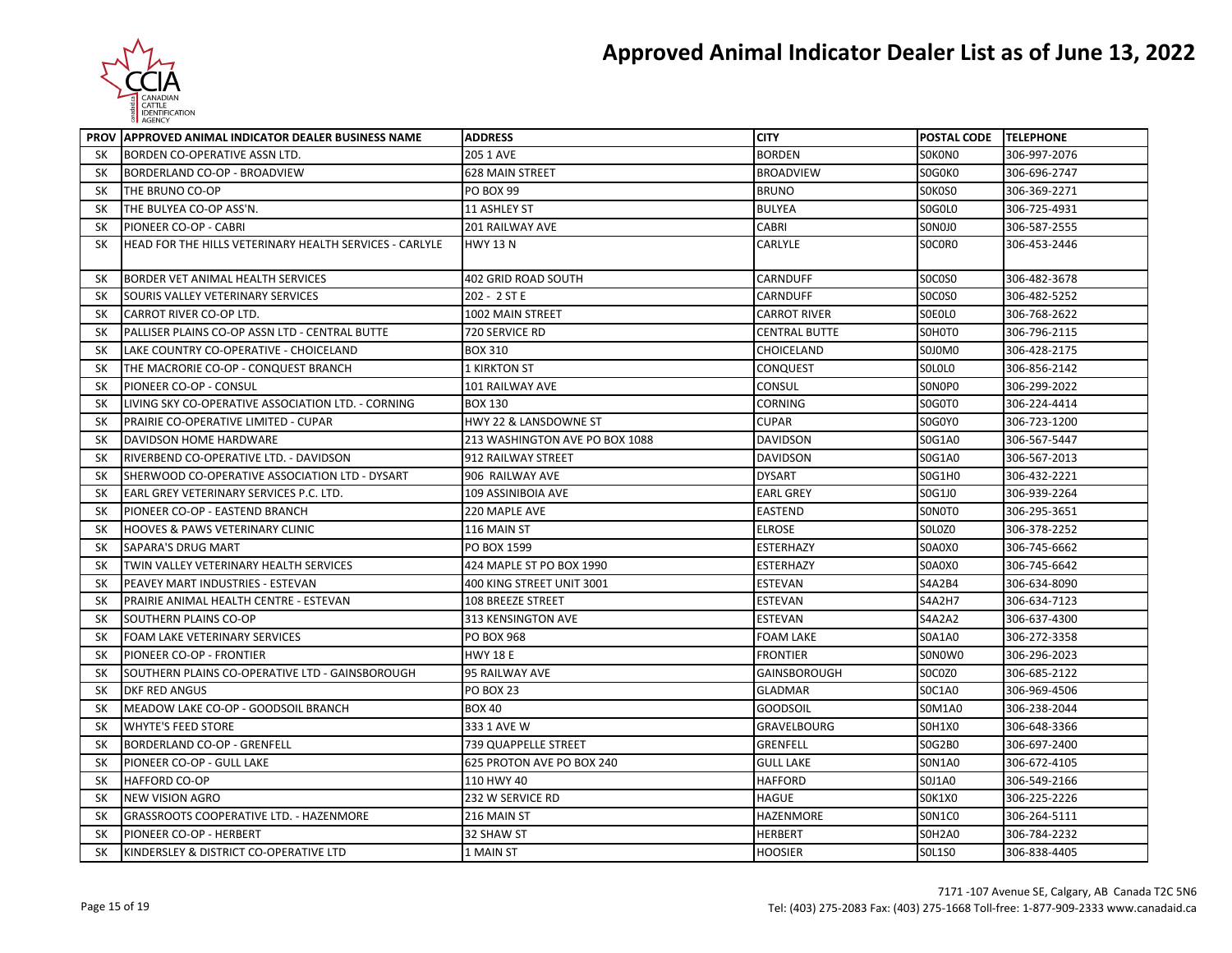

|           | PROV APPROVED ANIMAL INDICATOR DEALER BUSINESS NAME     | <b>ADDRESS</b>                   | <b>CITY</b>        | POSTAL CODE TELEPHONE |                    |
|-----------|---------------------------------------------------------|----------------------------------|--------------------|-----------------------|--------------------|
| <b>SK</b> | <b>HUDSON BAY VETERINARY SERVICES PC LTD</b>            | <b>BOX 176</b>                   | <b>HUDSON BAY</b>  | SOE0YO                | 306-865-3893       |
| SK        | PARKLAND CO-OPERATIVE - HUDSON BAY                      | 410 - 4 AVENUE BOX 430           | <b>HUDSON BAY</b>  | SOE0YO                | 306-865-2288       |
| SK        | ANIMAL HEALTH CLINIC OF HUMBOLDT                        | 626 2 ST                         | <b>HUMBOLDT</b>    | SOK2A0                | 306-682-2583       |
| <b>SK</b> | MASTERFEEDS INC - HUMBOLDT                              | 10370 8 AVE E                    | <b>HUMBOLDT</b>    | SOK2A0                | 306-682-2668       |
| SK        | PEAVEY MART INDUSTRIES - HUMBOLDT                       | 10225 8 AVE                      | <b>HUMBOLDT</b>    | SOK2A0                | 306-682-2982       |
| <b>SK</b> | SHERWOOD CO-OPERATIVE ASSOCIATION LTD                   | 110 HWY 56                       | <b>INDIAN HEAD</b> | SOG2KO                | 306-695-2204       |
| SK        | PRAIRIE CO-OPERATIVE LIMITED - ITUNA                    | 223 1 AVE NE                     | <b>ITUNA</b>       | <b>SOA1NO</b>         | 306-795-2441       |
| SK        | PRAIRIE CO-OPERATIVE LIMITED - KELLIHER                 | <b>BOX 100</b>                   | KELLIHER           | S0A1V0                | 306-675-2156       |
| <b>SK</b> | PRAIRIE NORTH CO-OPERATIVE LIMITED - KELVINGTON         | HWY 38 SOUTH BOX 190             | <b>KELVINGTON</b>  | <b>SOA1WO</b>         | 306-327-4442       |
| SΚ        | KINDERSLEY VETERINARY CLINIC                            | 1020 9 AVE W BOX 2289            | KINDERSLEY         | <b>SOK1SO</b>         | 306-463-2651       |
| <b>SK</b> | PEAVEY MART INDUSTRIES - KINDERSLEY                     | 101 RAILWAY AVE E                | KINDERSLEY         | <b>SOL1SO</b>         | 306-463-3802       |
| SK        | LAKE COUNTRY CO-OPERATIVE - KINISTINO                   | 100 MAIN STREET                  | KINISTINO          | S0J1H0                | 306-864-2202       |
| SK        | HEAD FOR THE HILLS VETERINARY HEALTH SERVICES - KIPLING | 905 MAIN STREET BOX 659          | <b>KIPLING</b>     | S0G2S0                | 306-736-2516       |
|           |                                                         |                                  |                    |                       |                    |
| <b>SK</b> | PIONEER CO-OP - KYLE                                    | <b>111 RAILWAY AVE</b>           | <b>KYLE</b>        | <b>SOL1TO</b>         | 306-375-2303       |
| SK        | PRAIRIE EAST VETERINARY CLINIC                          | 145 KAISER WILLIAM HWY 16 W      | LANGENBURG         | <b>SOA2A0</b>         | 306-743-5456       |
| <b>SK</b> | <b>LASHBURN CO-OP AGRO</b>                              | <b>HWY 16</b>                    | LASHBURN           | SOM1H0                | 306-285-3888       |
| <b>SK</b> | LESTOCK CO-OPERATIVE LTD                                | PO BOX 250, 210 MILLERSDALE ST   | <b>LESTOCK</b>     | <b>SOA2GO</b>         | 306-274-2155       |
| SK        | <b>GRASSROOTS COOPERATIVE LTD. - LIMERICK</b>           | <b>BOX 90</b>                    | <b>LIMERICK</b>    | SOH2PO                | 306-263-2033       |
| SK        | PRAIRIE CO-OPERATIVE LIMITED - LIPTON                   | 1017 RAILWAY AVENUE              | LIPTON             | S0G3B0                | 306-336-2333       |
| <b>SK</b> | LLOYDMINSTER AND DISTRICT CO-OP                         | 4515 - 52 ST                     | LLOYDMINSTER       | S9V2B3                | 306-825-8180       |
| SK        | NORTHERN LIVESTOCK SALES - LLOYDMINSTER                 | PO BOX 930                       | LLOYDMINSTER       | S9V1C4                | 306-825-8831       |
| SΚ        | TULLIS CO-OPERATIVE ASSOCIATION LTD.                    | <b>HWY 45</b>                    | LUCKY LAKE         | <b>SOL1ZO</b>         | 306-858-2660       |
| SK        | DELTA CO-OP - LUSELAND BRANCH                           | 604 GRAND AVE                    | LUSELAND           | <b>SOL2A0</b>         | 306-372-4426       |
| <b>SK</b> | THE MACRORIE CO-OP                                      | HWY 44 M 45                      | <b>MACRORIE</b>    | SOL2EO                | 306-243-2012       |
| SK        | <b>KERANDA INDUSTRIAL SUPPLY LTD</b>                    | BOX 330, 507 HWY 21              | <b>MAIDSTONE</b>   | S0M1M0                | 306-893-2631       |
| <b>SK</b> | TURTLEFORD & DISTRICT CO-OP - MAIDSTONE                 | <b>215 PEARSON LITTLE AVE</b>    | <b>MAIDSTONE</b>   | S0M1M0                | 306-893-1222       |
| <b>SK</b> | POPLAR VALLEY ANIMAL CLINIC                             | 101 SK-18                        | MANKOTA            | S0H2W0                | 306-478-2777       |
| SK        | <b>CREEKSIDE VETERINARY SERVICE</b>                     | 515 2 AVE N                      | <b>MAPLE CREEK</b> | <b>SON1NO</b>         | 306-662-4969       |
| <b>SK</b> | MAPLE CREEK VETERINARY SERVICES                         | 210 HWY 21 N                     | <b>MAPLE CREEK</b> | <b>SON1NO</b>         | 306-662-2724       |
| SK        | PIONEER CO-OP - MAPLE CREEK                             | 217 HWY 21                       | <b>MAPLE CREEK</b> | <b>SON1NO</b>         | 306-662-2039       |
| SK        | <b>BLAIRS CROP SOLUTIONS INC.</b>                       | PO BOX 131                       | <b>MCLEAN</b>      | <b>SOG3E0</b>         | 306-699-2822       |
| <b>SK</b> | <b>LABRASH VETERINARY SERVICES</b>                      | 419 - 1 AVENUE EAST BOX 396      | <b>MEADOW LAKE</b> | S9X1Y3                | 306-236-1744       |
| SK        | M.L. LIVESTOCK SALES LTD.                               | 633 1 AVE EAST                   | <b>MEADOW LAKE</b> | SOM2M0                | 306-236-3411       |
| SK        | MEADOW LAKE CO-OP ASSOCIATION                           | 513 - 9 STREET WEST BOX 729      | <b>MEADOW LAKE</b> | S9X1Y5                | 306-236-5371 ext 0 |
| SK        | PRAIRIE NORTH CO-OPERATIVE LIMITED - MELFORT            | PO BOX 1450 JCT HWY 41A & HWY 3  | <b>MELFORT</b>     | S0E1A0                | 306-752-2555       |
| SK        | MELVILLE VETERINARY CLINIC P.C. LTD.                    | 202 HERITAGE DRIVE BOX 2048      | <b>MELVILLE</b>    | <b>SOA2PO</b>         | 306-728-4456       |
| SK        | PRAIRIE CO-OPERATIVE LIMITED - MELVILLE                 | 200 - 1 VETERANS WAY PO BOX 1330 | <b>MELVILLE</b>    | SOA2PO                | 306-728-4461       |
| SK        | SHERWOOD CO-OPERATIVE ASSOCIATION LTD - MONTMARTE       | 630 HWY 48 BOX 210               | <b>MONTMARTRE</b>  | S0G3M0                | 306-424-2144       |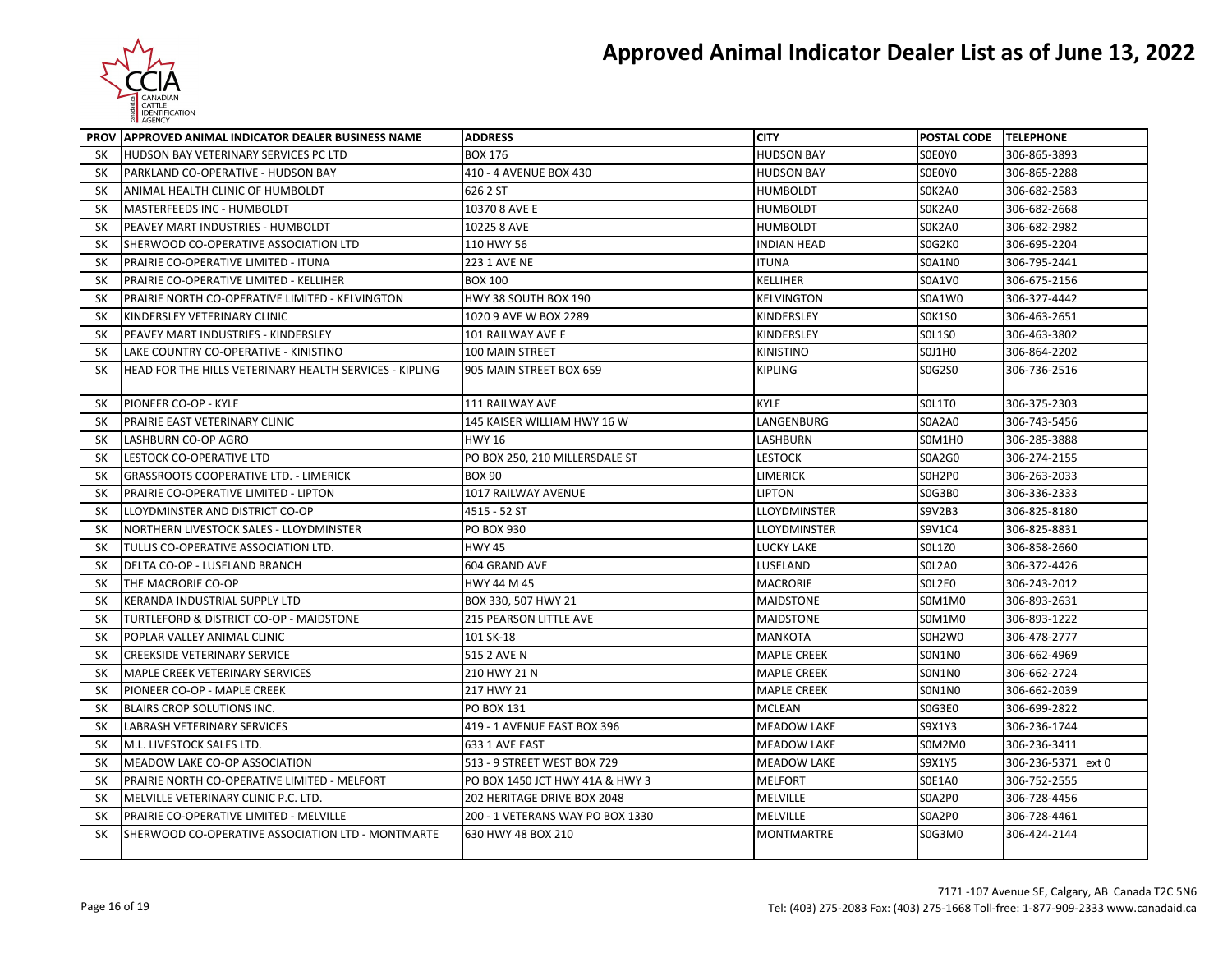

|           | <b>PROV IAPPROVED ANIMAL INDICATOR DEALER BUSINESS NAME</b> | <b>ADDRESS</b>                             | <b>CITY</b>             | POSTAL CODE TELEPHONE |              |
|-----------|-------------------------------------------------------------|--------------------------------------------|-------------------------|-----------------------|--------------|
| SK        | COWTOWN - MOOSE JAW                                         | 21 MCKENZIE LANE                           | MOOSE JAW               | S6J1M7                | 306-691-2525 |
| SK        | JOHNSTONE AUCTION MART LTD.                                 | HWY 1 WEST                                 | MOOSE JAW               | SOHONO                | 306-693-4715 |
| <b>SK</b> | MOOSE JAW ANIMAL CLINIC                                     | 1885 CARIBOU STREET WEST                   | MOOSE JAW               | <b>S6H4P5</b>         | 306-692-3622 |
| SK        | MOOSE JAW CO-OPERATIVE ASSOCIATION LTD- AGRO CENTER         | 1625 CARIBOU STREET W                      | MOOSE JAW               | <b>S6H3M5</b>         | 306-692-2355 |
| SK        | PEAK VETERINARY HEALTH P.C INC                              | 2 BROCK DR                                 | MOOSE JAW               | <b>S6H4P8</b>         | 306-692-4800 |
| SK        | PEAVEY MART INDUSTRIES - MOOSE JAW                          | 23 THATCHER DRIVE EAST                     | MOOSE JAW               | S6J1L8                | 306-693-9696 |
| SK        | VALLEY FLATS VETERINARY SERVICES P.C. LTD.                  | 98 COOK RD PO BOX 1380                     | <b>MOOSOMIN</b>         | <b>SOG3NO</b>         | 306-435-3979 |
| SΚ        | PIONEER CO-OP - MORSE                                       | <b>BOX 179</b>                             | MORSE                   | SOH3CO                | 306-629-3340 |
| SK        | SOUTHLAND CO-OP - MOSSBANK                                  | 108 MAIN STREET                            | MOSSBANK                | SOH3GO                | 306-354-2350 |
| <b>SK</b> | PRAIRIE NORTH CO-OPERATIVE LIMITED - NAICAM                 | 3 miles S of NAICAM on HWY 6               | <b>NAICAM</b>           | <b>SOK2ZO</b>         | 306-874-2477 |
| SΚ        | NEILBURG CO-OP AGRO                                         | 111 HWY 40 E BOX 158                       | NEILBURG                | <b>SOM2CO</b>         | 306-823-4841 |
| SK        | NEILBURG VETERINARY CLINIC                                  | 510 RAILWAY AVE                            | NEILBURG                | SOM2CO                | 306-823-4251 |
| SK        | LAKE COUNTRY COOPERATIVE - NIPAWIN                          | 1615 HWY 355                               | NIPAWIN                 | S0E1E0                | 306-862-4595 |
| SΚ        | LAST MOUNTAIN CO-OPERATIVE LTD - NOKOMIS AGRO               | <b>114 2 AVENUE W.</b>                     | NOKOMIS                 | SOG3R0                | 306-528-2266 |
| SK        | NORQUAY CO-OP ASSOC. LTD.                                   | 13 HIGHWAY 49 E                            | NORQUAY                 | <b>SOA2VO</b>         | 306-594-2215 |
| <b>SK</b> | <b>BATTLEFORDS ANIMAL HOSPITAL</b>                          | 7A 11204 RAILWAY AVENUE EAST               | <b>NORTH BATTLEFORD</b> | <b>S9A2R7</b>         | 306-446-8387 |
| SK        | DISCOVERY CO-OP AGRO                                        | 906 BATTLEFORD ROAD                        | NORTH BATTLEFORD        | S9A2P1                | 306-446-7218 |
| SΚ        | PEAVEY MART INDUSTRIES - NORTH BATTLEFORD                   | 11442 RAILWAY AVENUE E.                    | NORTH BATTLEFORD        | S9A3P7                | 306-445-6171 |
| SK        | RITCHIE BROS AUCTIONEERS (CANADA) LTD                       | HWY 16 52.723414, -108.190324              | <b>NORTH BATTLEFORD</b> | SOMOE0                | 306-445-5000 |
| SK        | DEEP SOUTH ANIMAL CLINIC                                    | <b>110 RAILWAY AVENUE</b>                  | OGEMA                   | <b>SOC1YO</b>         | 306-459-2422 |
| <b>SK</b> | <b>OUTLOOK VETERINARY CLINIC</b>                            | 410 RAILWAY AVE PO BOX 790                 | OUTLOOK                 | SOL2NO                | 306-867-8777 |
| <b>SK</b> | <b>PANGMAN CO-OP</b>                                        | 101 MERGENS ST PO BOX 190                  | PANGMAN                 | <b>SOC2CO</b>         | 306-442-2020 |
| <b>SK</b> | PARADISE HILL RANCH AND WESTERN WEAR LTD                    | 301 HWY 3                                  | <b>PARADISE HILL</b>    | S0M2G0                | 306-344-2188 |
| SΚ        | LIVING SKY CO-OPERATIVE ASSOCIATION LTD. - PEEBLES          | BOX 16, 22 RAILWAY AVE                     | <b>PEEBLES</b>          | S0G3V0                | 306-224-4521 |
| SK        | NORTHLAND VETERINARY SERVICES PROF CORP                     | 221 MAIN ST                                | PIERCELAND              | SOM2KO                | 306-839-4431 |
| <b>SK</b> | PIONEER CO-OP - PONTEIX                                     | 501 CENTRE ST                              | <b>PONTEIX</b>          | S0N1Z0                | 306-625-3252 |
| <b>SK</b> | PARKLAND CO-OPERATIVE - PORCUPINE PLAIN                     | 108 ASH STREET                             | PORCUPINE PLAIN         | SOE1HO                | 306-278-2191 |
| SK        | <b>PAUL'S DRUGS LTD</b>                                     | 107 MAIN ST                                | PREECEVILLE             | <b>SOA3BO</b>         | 306-547-2020 |
| <b>SK</b> | PREECEVILLE VETERINARY PROFESSIONAL CORP                    | 72 7 ST SE                                 | PREECEVILLE             | <b>SOA3BO</b>         | 306-547-2105 |
| <b>SK</b> | LAKE COUNTRY CO-OPERATIVE ASSOC. LTD - PRINCE ALBERT        | 4075 5 AVE E                               | <b>PRINCE ALBERT</b>    | S6W0A5                | 306-922-2476 |
| SK        | NORTHERN LIVESTOCK SALES - PRINCE ALBERT                    | SOUTH ELEVATOR ROAD 53.158267, -105.743461 | PRINCE ALBERT           | <b>S6V5R5</b>         | 306-763-8463 |
| SK        | PEAVEY MART INDUSTRIES - PRINCE ALBERT                      | 300 15 ST E                                | PRINCE ALBERT           | S6V1G2                | 306-763-2211 |
| SK        | RAMA CO-OPERATIVE ASSOCIATION LTD.                          | 94 LOUIS AVENUE BOX 160                    | RAMA                    | SOA3HO                | 306-593-6006 |
| SK        | LAST MOUNTAIN CO-OPERATIVE LTD - RAYMORE AGRO               | HWY 6 & 15 N SERVICE ROAD                  | <b>RAYMORE</b>          | S0A3J0                | 306-746-2012 |
| SK        | ADVANTAGE CO-OP - REDVERS BRANCH                            | #3 BROADWAY ST S                           | REDVERS                 | SOC2HO                | 306-452-3513 |
| <b>SK</b> | HEAD FOR THE HILLS VETERINARY HEALTH SERVICES - REDVERS     | <b>1 SERVICE RD</b>                        | REDVERS                 | SOC2HO                | 306-452-3558 |
| SK        | <b>COWTOWN - REGINA</b>                                     | 745 PARK STREET                            | <b>REGINA</b>           | S4N4Y4                | 306-721-2727 |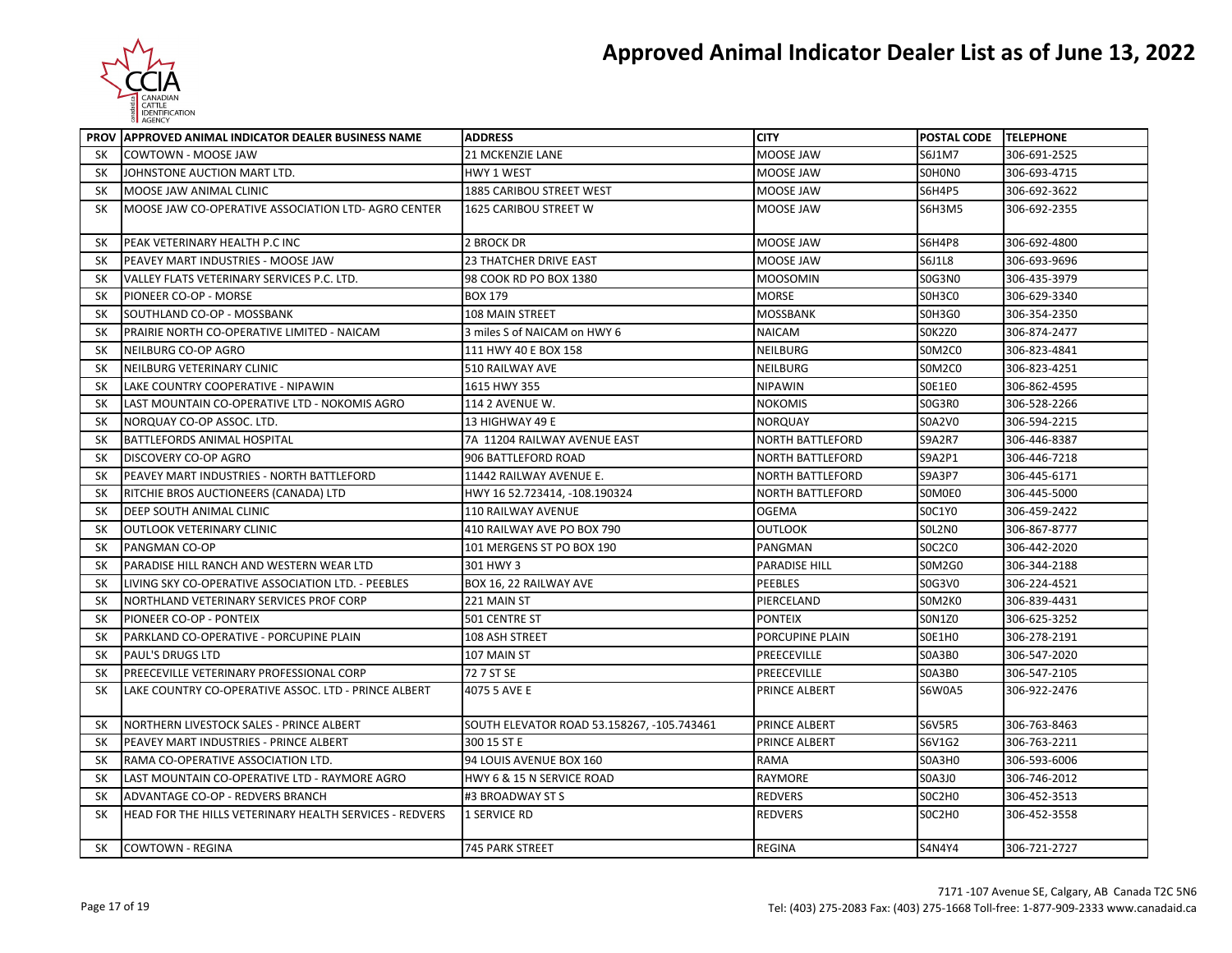

|           | PROV APPROVED ANIMAL INDICATOR DEALER BUSINESS NAME  | <b>ADDRESS</b>                       | <b>CITY</b>          | POSTAL CODE TELEPHONE |                      |
|-----------|------------------------------------------------------|--------------------------------------|----------------------|-----------------------|----------------------|
| SK        | <b>PEAVEY MART INDUSTRIES - REGINA</b>               | 3939 E QUANCE GATE                   | <b>REGINA</b>        | S4V3A4                | 306-789-9811         |
| SK        | BORDERLAND CO-OP LTD. - ROCANVILLE HOME CENTRE       | 202 ELLICE ST                        | <b>ROCANVILLE</b>    | <b>SOA3LO</b>         | 306-645-2152         |
| SK        | <b>BORDERLAND VETERINARY CLINIC</b>                  | 427 RAILWAY AVE HWY 18               | <b>ROCKGLEN</b>      | SOH3RO                | 306-476-2222         |
| SK        | THE ROCKGLEN CO-OPERATIVE ASSOCIATION LTD.           | 150 HWY 2 S                          | <b>ROCKGLEN</b>      | SOH3RO                | 306-476-2210         |
| <b>SK</b> | CENTRAL PLAINS CO-OPERATIVE LTD.                     | 703 LOKEN RD                         | <b>ROSETOWN</b>      | SOL2VO                | 306-882-2649         |
| <b>SK</b> | <b>EAGLE CREEK VETERINARY SERVICES</b>               | PO BOX 1238                          | <b>ROSETOWN</b>      | S0L2V0                | 306-831-8387         |
| SK        | <b>ROSTHERN VETERINARY CLINIC</b>                    | 4016 SASKATCHAWAN STREET             | <b>ROSTHERN</b>      | SOK3RO                | 306-232-4323         |
| SK        | <b>COWTOWN - SASKATOON</b>                           | 3366 FAIRLIGHT DRIVE                 | <b>SASKATOON</b>     | S7M5H9                | 306-652-1822         |
| <b>SK</b> | <b>EARLY'S FARM &amp; GARDEN CENTRE - 51ST</b>       | 502 - 51 ST E                        | <b>SASKATOON</b>     | <b>S7K7L1</b>         | 306-931-1995         |
| SK        | EARLY'S FARM & GARDEN CENTRE - LORNE AVENUE          | 2615 LORNE AVENUE                    | SASKATOON            | S7J0S5                | 306-931-1982         |
| SΚ        | PEAVEY MART INDUSTRIES - SASKATOON                   | 820C - 51 STREET EAST                | SASKATOON            | S7K0X8                | 306-242-0981         |
| <b>SK</b> | SASKATCHEWAN SHEEP DEVELOPMENT BOARD                 | 2213C HANSELMAN CT                   | SASKATOON            | <b>S7L6A8</b>         | 306-933-5200         |
| SK        | SASKATOON CO-OP AGRO CENTRE                          | SITE 412, COMP 300 RR 4              | <b>SASKATOON</b>     | S7K3J7                | 306-933-3835 ext 0   |
| SK        | <b>SASKATOON LIVESTOCK SALES</b>                     | <b>HWY 14</b>                        | <b>SASKATOON</b>     | S7K3K1                | 306-382-8088         |
| <b>SK</b> | <b>WARMAN VETERINARY SERVICES</b>                    | 847 57 STREET                        | <b>SASKATOON</b>     | <b>S7K5Z2</b>         | 306-933-9995         |
| <b>SK</b> | PALLISER PLAINS CO-OP ASSN LTD - SHAMROCK            | <b>11 RAILWAY AVE E</b>              | <b>SHAMROCK</b>      | S0H3W0                | 306-648-3597         |
| <b>SK</b> | PIONEER CO-OP - SHAUNAVON                            | 591 3 AVE W                          | SHAUNAVON            | <b>SON2M0</b>         | 306-297-2662 ext 230 |
| <b>SK</b> | SHAUNAVON ANIMAL CLINIC PROF CORP                    | HWY 37 S.                            | SHAUNAVON            | <b>SON2M0</b>         | 306-297-3476         |
| <b>SK</b> | LAKE COUNTRY CO-OPERATIVE - SHELL LAKE               | 215 MAIN ST                          | <b>SHELL LAKE</b>    | S0J2G0                | 306-427-4457         |
| SK        | LAKE COUNTRY CO-OPERATIVE - SHELLBROOK               | 203 RAILWAY AVE W PO BOX 97          | <b>SHELLBROOK</b>    | SOJ2E0                | 306-747-2122         |
| SK        | LAKE COUNTRY CO-OPERATIVE - SPIRITWOOD               | <b>300 RAILWAY AVENUE</b>            | <b>SPIRITWOOD</b>    | S0J2M0                | 306-883-2236         |
| SK        | R & L FEEDS LTD.                                     | 200 RAILWAY AVE W                    | SPIRITWOOD           | S0J2M0                | 306-883-2419         |
| <b>SK</b> | STOUGHTON VETERINARY SERVICES LTD.                   | <b>BOX 268</b>                       | STOUGHTON            | S0G4T0                | 306-457-3133         |
| <b>SK</b> | <b>COWTOWN - SWIFT CURRENT</b>                       | 1511 BATTLEFORD TRAIL E              | <b>SWIFT CURRENT</b> | S9H5S4                | 306-778-1010         |
| SK        | HEARTLAND LIVESTOCK SERVICES - SWIFT CURRENT         | HWY 1 WEST                           | <b>SWIFT CURRENT</b> | S9H3Z8                | 306-773-3174         |
| SK        | HORSESHOE VETERINARY CLINIC P.C. LTD                 | 2225 GLADSTONE STREET                | <b>SWIFT CURRENT</b> | S9H4G6                | 306-773-7171         |
| SK        | PEAVEY MART INDUSTRIES - SWIFT CURRENT               | 1150 CENTRAL AVE N UNIT 1005         | <b>SWIFT CURRENT</b> | <b>S9H4C8</b>         | 306-773-9558         |
| <b>SK</b> | PIONEER CO-OP AGRO CENTRE - SWIFT CURRENT            | 1150 CENTRAL AVE N                   | <b>SWIFT CURRENT</b> | S9H0G1                | 306-778-8878         |
| SK        | SOLLIO AGRICULTURE LIVESTOCK PRODUCTION - WESTERN    | 1616 CHEADLE STREET W                | <b>SWIFT CURRENT</b> | S9H0E2                | 306-773-5773         |
|           | CANADA LTD.                                          |                                      |                      |                       |                      |
| <b>SK</b> | SOUTH WEST ANIMAL HEALTH CENTRE (2013) PC LTD        | 2997 NORTH SERVICE RD W              | <b>SWIFT CURRENT</b> | S9H3W7                | 306-773-4121         |
| SK        | NORTHEAST VETERINARY SERVICES                        | 1211 93 AVENUE                       | TISDALE              | SOE1TO                | 306-873-2042         |
| <b>SK</b> | PALLISER PLAINS CO-OP ASSN LTD - TUGASKE             | 110 OGEMA STREET                     | TUGASKE              | <b>SOH4BO</b>         | 306-759-2222         |
| SK        | <b>HARDES VETERINARY SERVICES</b>                    | 1 HWY 26 NORTH                       | <b>TURTLEFORD</b>    | S0M2Y0                | 306-845-2870         |
| SΚ        | TURTLEFORD & DISTRICT CO-OP                          | HWY 303 WEST OF TURTLEFORD PO BOX 40 | TURTLEFORD           | S0M2Y0                | 306-845-2222         |
| <b>SK</b> | DELTA CO-OP - UNITY AGRO                             | 205 2 AVE S                          | <b>UNITY</b>         | SOK4LO                | 306-228-2624         |
| <b>SK</b> | UNITY VETERINARY SERVICES                            | <b>BOX 1750</b>                      | <b>UNITY</b>         | SOK4LO                | 306-228-2491         |
| SK        | THE VANGUARD CONSUMERS CO-OPERATIVE ASSOCIATION LTD. | 1 RAILWAY AVE                        | VANGUARD             | <b>SON2VO</b>         | 306-582-2030         |
| SK        | VICEROY COOPERATIVE ASSOCIATION LTD.                 | <b>BOX 70</b>                        | <b>VICEROY</b>       | SOH4HO                | 306-268-4558         |